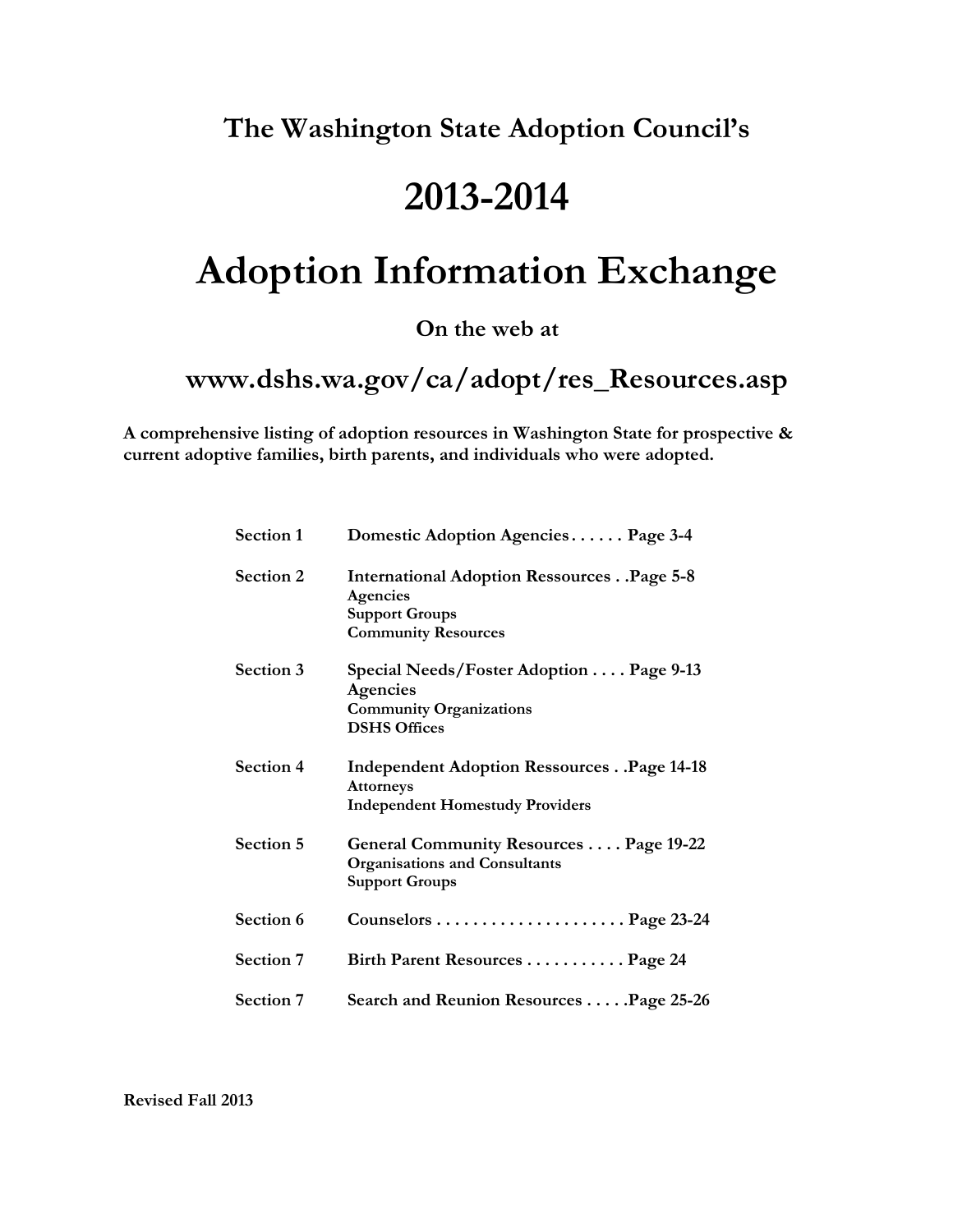# **The 2013-2014 Adoption Information Exchange**

The Adoption Information Exchange has been available to share information about adoption resources with the people of Western Washington since 1977. Many thanks to the adoptive parents group who initiated this project! Denise Sterchi, LICSW, has coordinated this project since 1998.

# **2013 Update Committee:**

| Denise Sterchi, LICSW, Editor         | 206-276-6063 |
|---------------------------------------|--------------|
| Check me out at Denisesterchi.com!    |              |
| Michael Blum, MSW, Nitpicker-in-Chief | 206-819-8470 |

# **Disclaimer:**

The listed organization or individual has contributed all of the information included. Users of this list are encouraged to further research the quality of the listings. **The 2013- 2014 Update Committee and the Washington State Adoption Council neither recommend nor endorse any individual or organization.**

# **Changes:**

Submit updates, questions, or requests for copies to Denise Sterchi, LICSW, Editor of the Update, at  $(206)$  276-6063 or denisesterchi $@n$  whink.com.

# **Permission to Disseminate:**

# **Permission is hereby granted to any and all to make copies of this document and distribute as widely as possible!**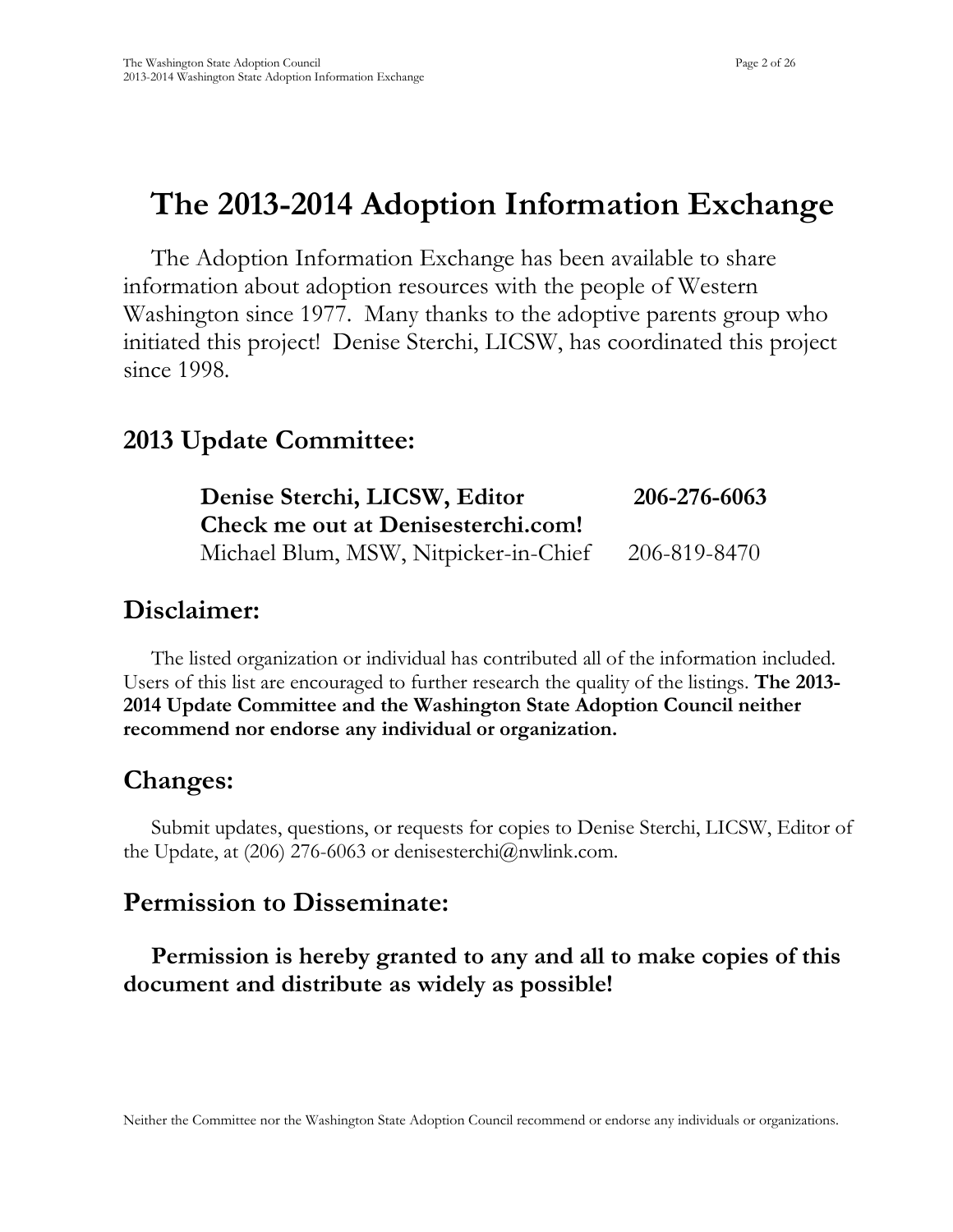# **Section 1: Domestic Adoption Agencies Licensed In Washington**

These "child placing agencies," provide a package of services for both birth parents and adoptive parents. They arrange homestudies, legal services, post-adoption support, and search and reunion services for children they place and for other adoptive families. They provide counseling for birth mothers, pre-adoption decision making counseling, post-placement contact agreement counseling and other counseling services as needed.

## **\*Starred agencies also provide homestudies for independent adoptions.**

## **\*A Center for Adoption Services**

Dru Martin Groves 602 Alder Ave. NE Bainbridge, WA 98110 (206) 780-1972 [dru@drugroves.org](mailto:dru@drugroves.org) [www.drugroves.org](http://www.drugroves.org/)

#### **\*Adoption Advocates International**

709 S. Peabody St. Port Angeles, WA 98362 (360) 452-4777, (888) 481-4775 [info@adoptionadvocates.org](mailto:info@adoptionadvocates.org) [www.adoptionadvocates.org](http://www.adoptionadvocates.org/)

## **\*Adoption Connections, Inc.**

Anne Moody, MSW 9759 NE Pine St. Bainbridge Island, WA 98110 (206) 842-2810; Moody.anne@gmail.com Patricia Beasley 9185 Spargur Loop Rd. Bainbridge Island, WA. 98110 (206) 842-6658; [frogrock85@aol.com](mailto:frogrock85@aol.com)

## **\*Agape Adoptions**

1410 Main Street Sumner WA 98390 253-987-5804 Fax 253-987-7657  $a$ gape $@a$ gapeadoptions.org [www.agapeadoptions.org.](http://www.agapeadoptions.org/)

## **Amara**

(formerly Medina Children's Services) 3300 E. Union St. Seattle, WA 98122 (206) 260-1700 [amara@amaraparenting.org](mailto:amara@amaraparenting.org) [www.amaraparenting.org](http://www.amaraparenting.org/)

#### **Antioch Adoptions**

P.O. Box 2763 Redmond WA 98073 (425) 558-0921 Spokane office: 723 W Indiana Ave Spokane, WA 99205 509-328-2700 [foreverfamily@antiochadoptions.](mailto:foreverfamily@antiochadoptions.org) [org](mailto:foreverfamily@antiochadoptions.org) antiochadoptions.org

## **\*Bethany Christian**

**Services** 1031 N. State St., Suite 108, Bellingham, WA 98225 (360) 733-6042 12360 Lake City Way NE Suite 301 Seattle, WA 98125 (206) 367-4604, (800) 733- 4604 [www.bethany.org](http://www.bethany.org/)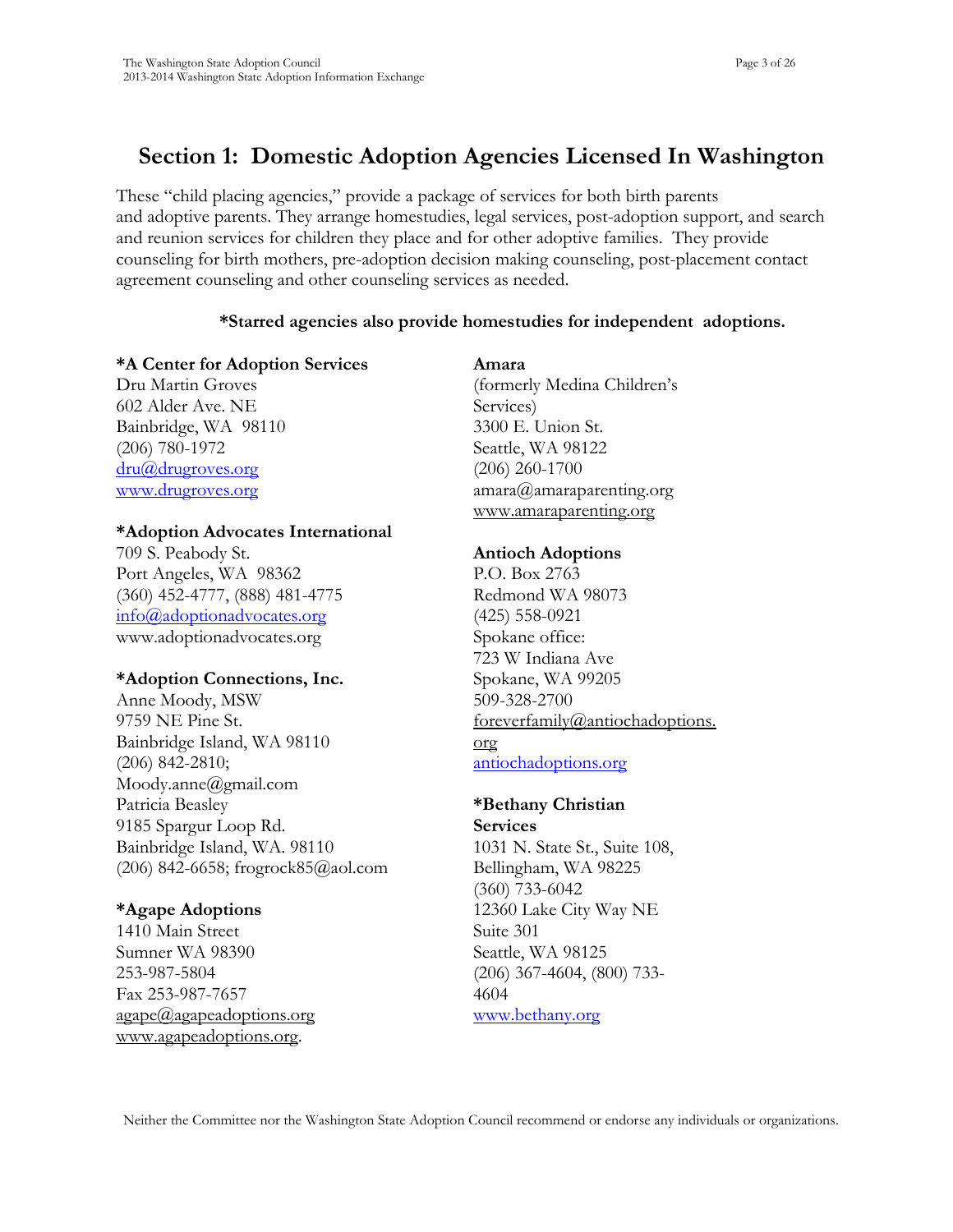# **Domestic Adoption Agencies – Page 2**

## **Catholic Adoption Service of Washington**

A program of Catholic Community Services of Western Washington, Providing Services Statewide 100 - 23rd Avenue South Seattle, WA 98144 (206) 328-5921 (877) 865-5944 [www.ccsww.org/adoption](http://www.ccsww.org/adoption)

#### **\*Christian Family Adoptions**

6040 SE Belmont Street Portland, Oregon 97215 (503) 232-1211 (866) 238-3281 Satellite Office 1400 NE 136th Ave., Suite 201 Vancouver, WA 98684 [christianfamilyadoptions.org](http://www.christianfamilyadoptions.org/) mail@christianfamilyadoptions.org

## **Journeys of the Heart Adoption Services**

P.O. Box 22317 Seattle, WA 98122 (206) 542-4932 Expectant mothers call 24 hours toll free: (800) 876-0575 [info@journeysoftheheart.net](mailto:info@journeysoftheheart.net) [www.journeysoftheheart.net](http://www.journeysoftheheart.net/)

# **\*Open Adoption and Family**

**Services** 200 West Mercer, #E508 Seattle, WA 98119 (206) 782-0442 (800) 772-1115 (Birthparents) [info@openadopt.org](mailto:info@openadopt.org) [www.openadopt.org](http://www.openadopt.org/)

## **\*Open Adoption Services**

**(Spokane Consultants in Family Living)** 1623 W. Gardner Spokane, WA 99201 (509) 328-6274 (800) 828-6274 [www.spokaneconsultants.com](http://www.spokaneconsultants.com/)

#### **WACAP – Adoption Services (World Association for**

**Children and Parents)** Mail: P.O. Box 88948 Seattle, WA 98138 Office: 315 S Second St Renton, WA 98057 (206) 575-4550 (800) 732-1887 [wacap@wacap.org](mailto:wacap@wacap.org) [www.wacap.org](http://www.wacap.org/)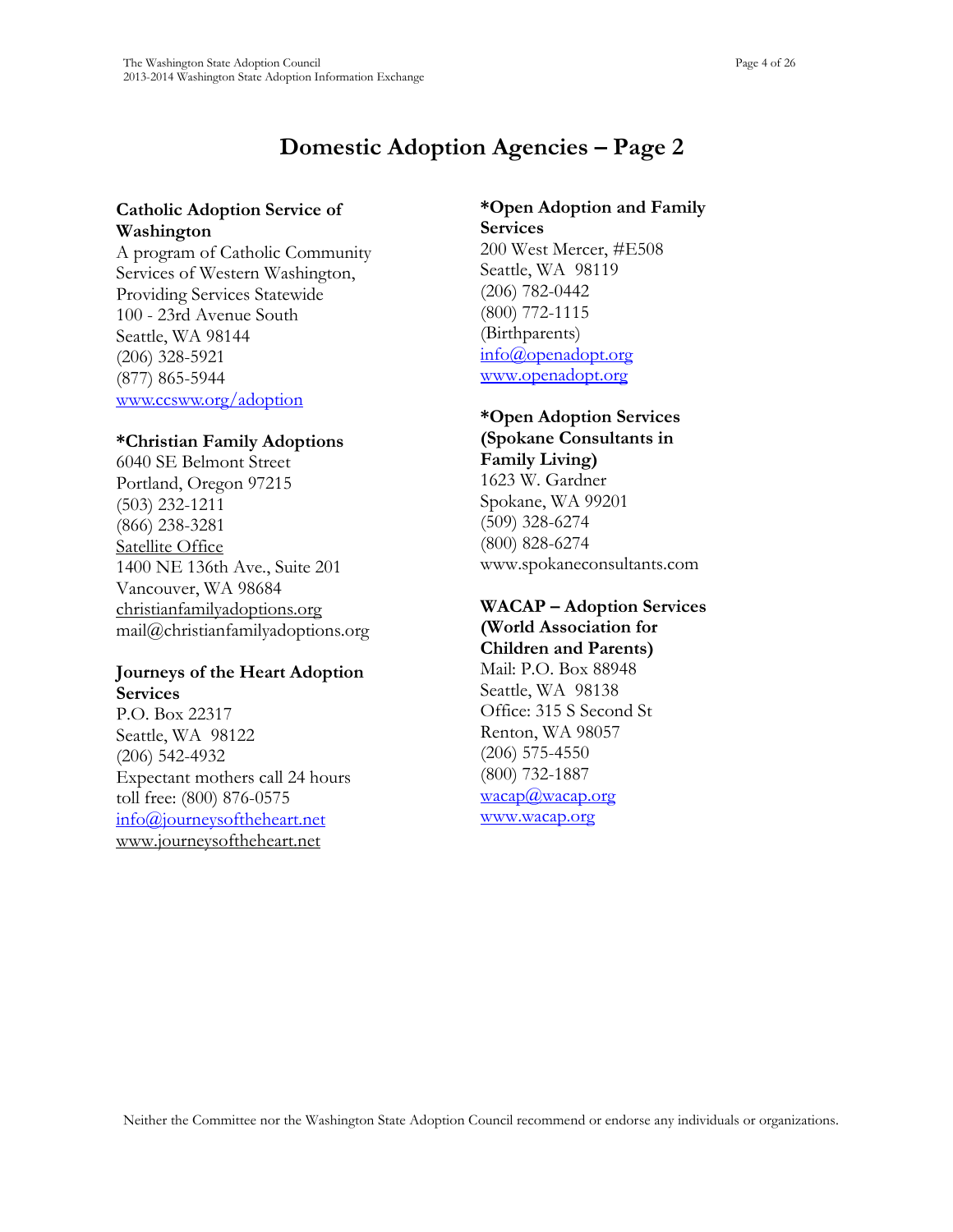# **Section 2: International Adoption Agencies**

Country lists can change. Check websites or call for current list of countries.

#### **\*Starred agencies also provide homestudies for independent domestic and international adoptions.**

#### **\*A Center for Adoption Services**

Dru Martin Groves 602 Alder Ave. NE Bainbridge, WA 98110 (206) 780-1972 [dru@drugroves.org](mailto:dru@drugroves.org) [www.drugroves.org](http://www.drugroves.org/) Pre-placements and post-placement supervision

#### **\*Adoption Advocates International**

709 South Peabody St. Port Angeles, WA 98362 (360) 452-4777; (888) 481-4775 [info@adoptionadvocates.org](mailto:info@adoptionadvocates.org) [www.adoptionadvocates.org](http://www.adoptionadvocates.org/) China, Thailand, Ethiopia, Burkina Faso, Ghana, Uganda

## **\*Agape Adoptions**

1410 Main Street Sumner WA 98390 (253) 987-5804  $a$ gape $@a$ gapeadoptions.org [www.agapeadoptions.org.](http://www.agapeadoptions.org/) China, Uganda, Romania, Bulgaria

## **All God's Children International**

 $1400$  NE  $136<sup>th</sup>$  Avenue Vancouver, WA 98684 (800) 214-6719 [info@allgodschildren.org](mailto:info@allgodschildren.org) [www.allgodschildren.org](http://www.allgodschildren.org/) Ethiopia, China, Taiwan, Bulgaria, Ukraine

#### **\*Bethany Christian Services**

1031 N. State St., Suite 108 Bellingham, WA 98225 (360) 733-6042 or **12360 Lake City Way NE Suite 301** Seattle, WA **98125-5447** (206) 367-4604; (800) 733-4604 [www.bethany.org](http://www.bethany.org/) See website for current list of countries.

## **Catholic Adoption Service of**

**Washington –** A program of Catholic Community Services of Western WA Providing Service Statewide 100 - 23rd Avenue South Seattle, WA 98144 (206) 328-5921; (877) 865-5944 [www.ccsww.org/](http://www.ccsww.org/)adoption Korea. Also works cooperatively with agencies located in other states who have direct placing programs with many different countries. Call Carol Ryan at 206-328-5921 to explore options.

## **Children's House International**

P.O. Box 1829 Ferndale, WA 98248 (360) 383-0623 Email: [chi4adopt@aol.com](mailto:chi4adopt@aol.com) [www.childrenshouseinternational.com](http://www.childrenshouseinternational.com/)

Azerbaijan, Bulgaria, China, Ethiopia, Ghana, Haiti, Hungary, India, Morocco, Moldova, Poland, Republic of Georgia, Romania, Serbia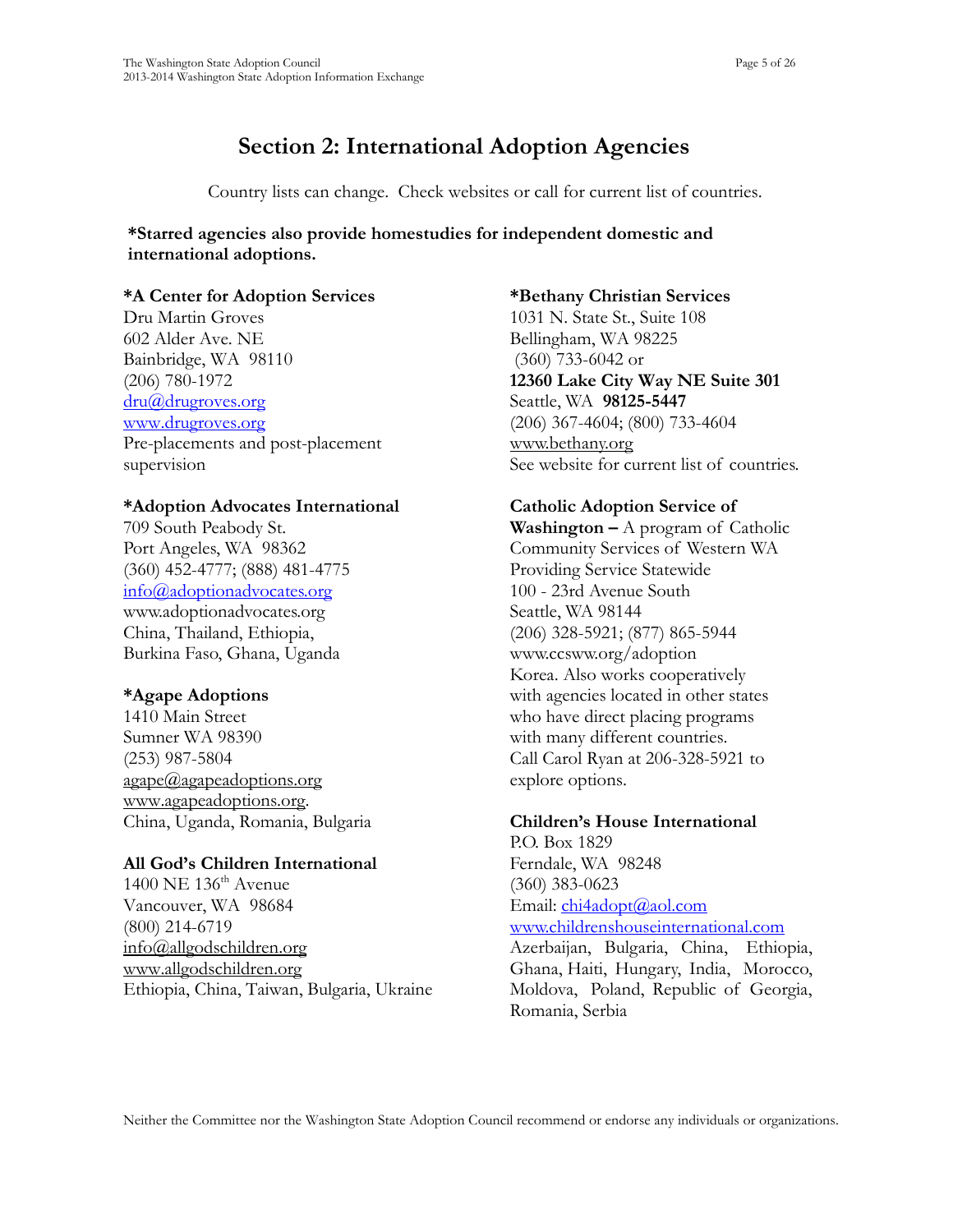# **Section 2: International Adoption Agencies – Page 2**

## **Faith International Adoptions**

1105 Tacoma Avenue South Tacoma, WA 98402 (253) 383-1928 [faith@faithadopt.org;](mailto:faith@faithadopt.org;) [www.faithadopt.org](http://www.faithadopt.org/) China, Ghana, India, Japan, Nepal, Panama, and Uganda

## **Holt International**

[www.holtintl.org](http://www.holtintl.org/) (503) 244-2440 Fax: (503) 245-2498 China, Ethiopia, Haiti, India, Korea, Mongolia, Philippines, Thailand, Uganda. We also partner with Hague accredited agencies for other countries.

#### **Journeys of the Heart Adoption Services**

P.O. Box 22317 Seattle, WA 98122 (206) 542-4932 24 hour crisis is: (800) 876-0575, Fax: (888) 810-9725 [www.journeysoftheheart.net](http://www.journeysoftheheart.net/)

info@journeysoftheheart.net India, China, Colombia, Uganda, Democratic Republic of Congo

## **WACAP – Adoption Services (World Association for**

**Children and Parents)** Mail: P.O. Box 88948 Seattle, WA 98138 Office: 315 S Second St Renton, WA 98057 (206) 575-4550 (800) 732-1887

## [wacap@wacap.org](mailto:wacap@wacap.org)

[www.wacap.org](http://www.wacap.org/) Bulgaria, China, D.R. Congo, Ethiopia, India, Korea, Taiwan, Thailand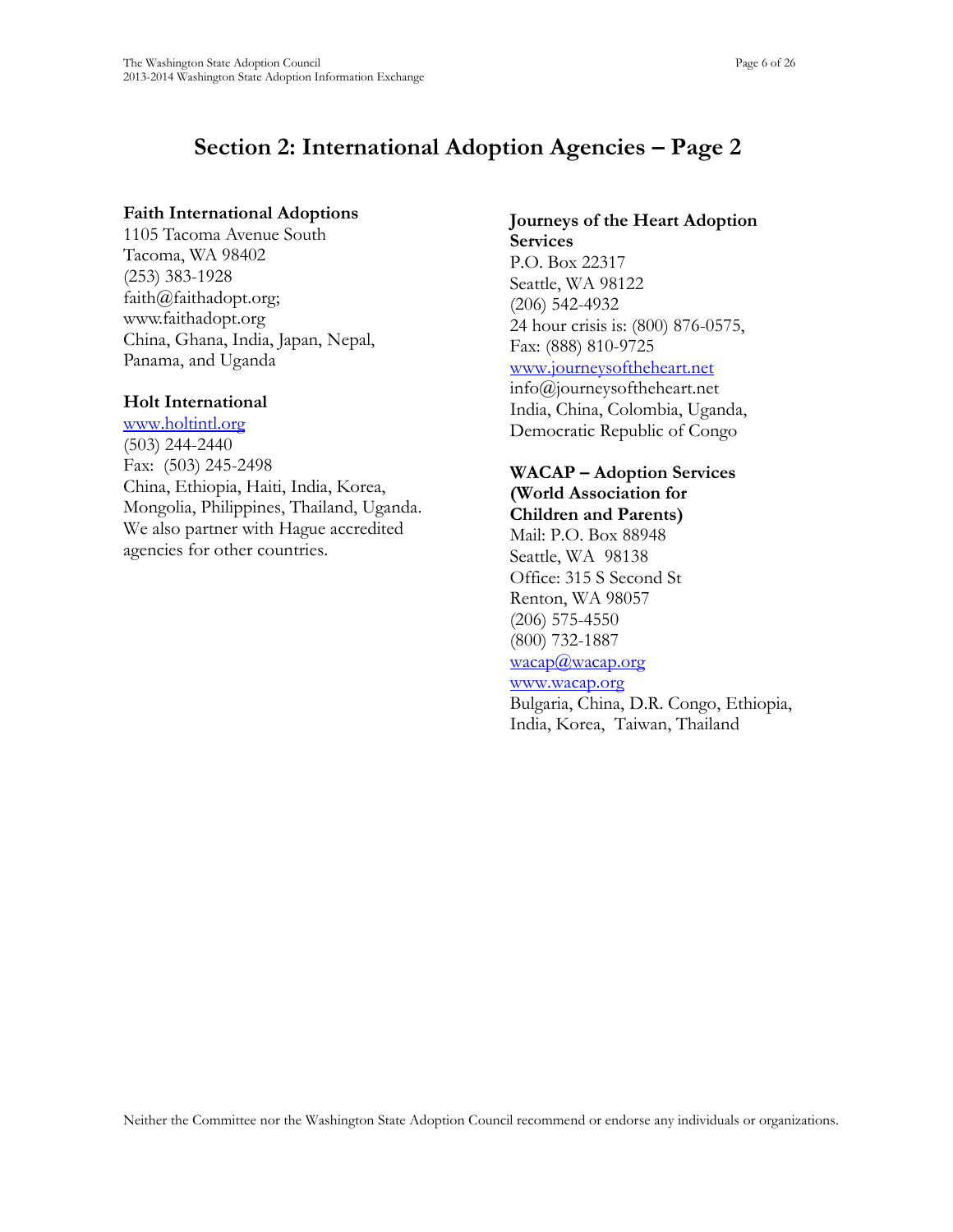# **Support Groups for Families Built Through International Adoption**

## **Asian Adult Adoptees of Washington**

PO Box 19647 Seattle, WA 98109-6647 aaawash@gmail.com Www/aaawashington.org [https://www.facebook.com/groups/aaaw](https://www.facebook.com/groups/aaawashington/) [ashington/](https://www.facebook.com/groups/aaawashington/) Provides information on upcoming events, a social environment for friendships, films, youth mentorship and outreach events.

## **Bellingham Ethiopian Gathering**

Kate (360) 733-5933 [Haskell.KD@gmail.com](mailto:Haskell.KD@gmail.com) Hosts quarterly potlucks for families with Ethiopian children and Ethiopian, Eritrean college students and community members

## **Families Like Ours, Inc (FLO)**

603 Stewart Street, Suite 902 Seattle 98101 (206) 441-7602; (877) 230-3055 [www.familieslikeours.org](http://www.familieslikeours.org/) | [support@familieslikeours.org](mailto:support@familieslikeours.org) FLO is a family-driven adoption exchange for traditional and non-traditional (including LGBTQ) families alike, offering family and youth support services, adoption and foster care education, and advocacy throughout the entire process. Families come to FLO for free consultations on the adoption and foster care process as well as the required P.R.I.D.E. training and orientation. FLO also coordinates quarterly family respite events and quarterly family fun networking events and maintains an active website with resources and tools, including waiting family and children profiles.

## **Families with Children from China-Northwest**

<http://fcc-nw.memberlodge.com/>

Sponsors Chinese New Year celebration, Summer Culture Camp, Mid-Autumn Moon Festival and other events. See links on the website for their newsletter, their electronic news group, and their Facebook page:

[https://www.facebook.com/groups/5142](https://www.facebook.com/groups/51429736206/) [9736206/.](https://www.facebook.com/groups/51429736206/) They also have a teen Facebook page: [https://www.facebook.com/groups/1175](https://www.facebook.com/groups/117579378315305/) [79378315305/](https://www.facebook.com/groups/117579378315305/)

## **Families with Children from Vietnam**

c/o Lea Ann Kaplan (425) 489-2828 leaann $\omega$  kaplanfamily.net [www.kaplanfamily.net /FCV.htm](http://kaplanfamily.net/FCV.htm)

Sponsors several events and meetings throughout the year for prospective and current adoptive families. All activities are for everyone in the family. They also have an email list; sign-up on their website.

## **FRUA INC, Washington State**

(Families for Russian and Ukrainian Adoption, Including Neighboring Countries) Contact: Sharon Kiddle (360) 668-3836; [sharonkiddle@hotmail.com](mailto:sharonkiddle@hotmail.com) <http://www.orgsites.com/wa/frua-inc/>

Sponsors a local newsletter, e-group online community, social and informative gatherings, networking, play dates, singles support group, a heritage camp and cultural events..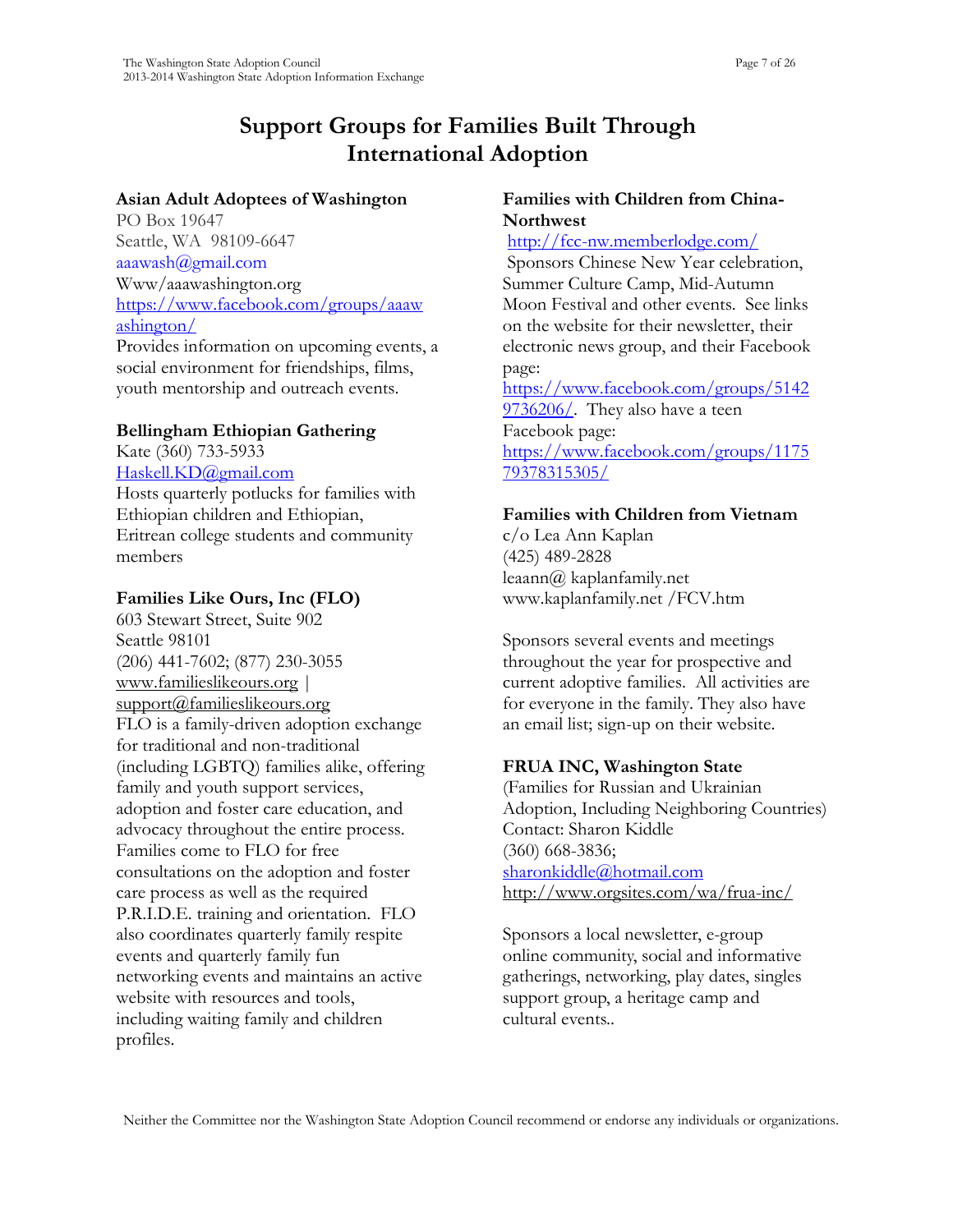# **Support Groups for Families Built Through International Adoption – Page 2**

#### **Latin/North American Families**

2810 First Ave. N. Seattle, WA 98109 (206) 285-6254--Sandra Welsh

## **Seattle-Area Guatemala Adoption**

[http://groups.yahoo.com/neo/groups/S](http://groups.yahoo.com/neo/groups/SeattleGuatemalaAdoption/info) [eattleGuatemalaAdoption/info](http://groups.yahoo.com/neo/groups/SeattleGuatemalaAdoption/info) An email group for Seattle-area Latin American adoptive families. Most members have adopted from Guatemala, but they are open to families who have adopted from other Latin American countries.

#### **Northwest Ichild (India Child)**

[www.ichild.org](http://www.ichild.org/) NW ichild is a group of families in the Pacific Northwest interested in issues concerning adoption from India (also Pakistan, Bangladesh, Sri Lanka, and Nepal). They exist primarily as an email group, but they also get together in person in the Puget Sound area of Western Washington and the Willamette Valley of western Oregon.

## **Community Resources for International Adoption**

**Center for Adoption Medicine at the University of Washington Medical Center Julie Bledsoe, MD, Julian Davies, MD, Cynthia Kertesz, MD** 4245 Roosevelt Way N.E., Seattle, WA 98105, (206) 598-3006 [adoption@uw.edu;](mailto:adoption@uw.edu) [www.adoptmed.org](http://www.adoptmed.org/)

The Center's specialist physicians will review medical records prior to an adoption, provide post-placement evaluations and provide ongoing medical care with knowledge of the special problems of children who were adopted, including a specialty in fetal alcohol syndrome. The Center works with all types of adoptions, international, foster/adopt, and domestic.

#### **Holt International**

[www.holtintl.org](http://www.holtintl.org/) (503) 244-2440 Fax: (503) 245-2498 Mon - Fri, noon - 4:30 pm

Parent Seminars, Adult Adoptee Groups, Adoptee Camps and Day Camps, and Heritage Tours.

#### **US State Department**

[www.travel.state.gov/family/adoption/adoption\\_485](http://www.travel.state.gov/family/adoption/adoption_485)

The US State Department website provides information about intercountry adoption by country of interest and provides general information about US visa requirements for intercountry adoptions.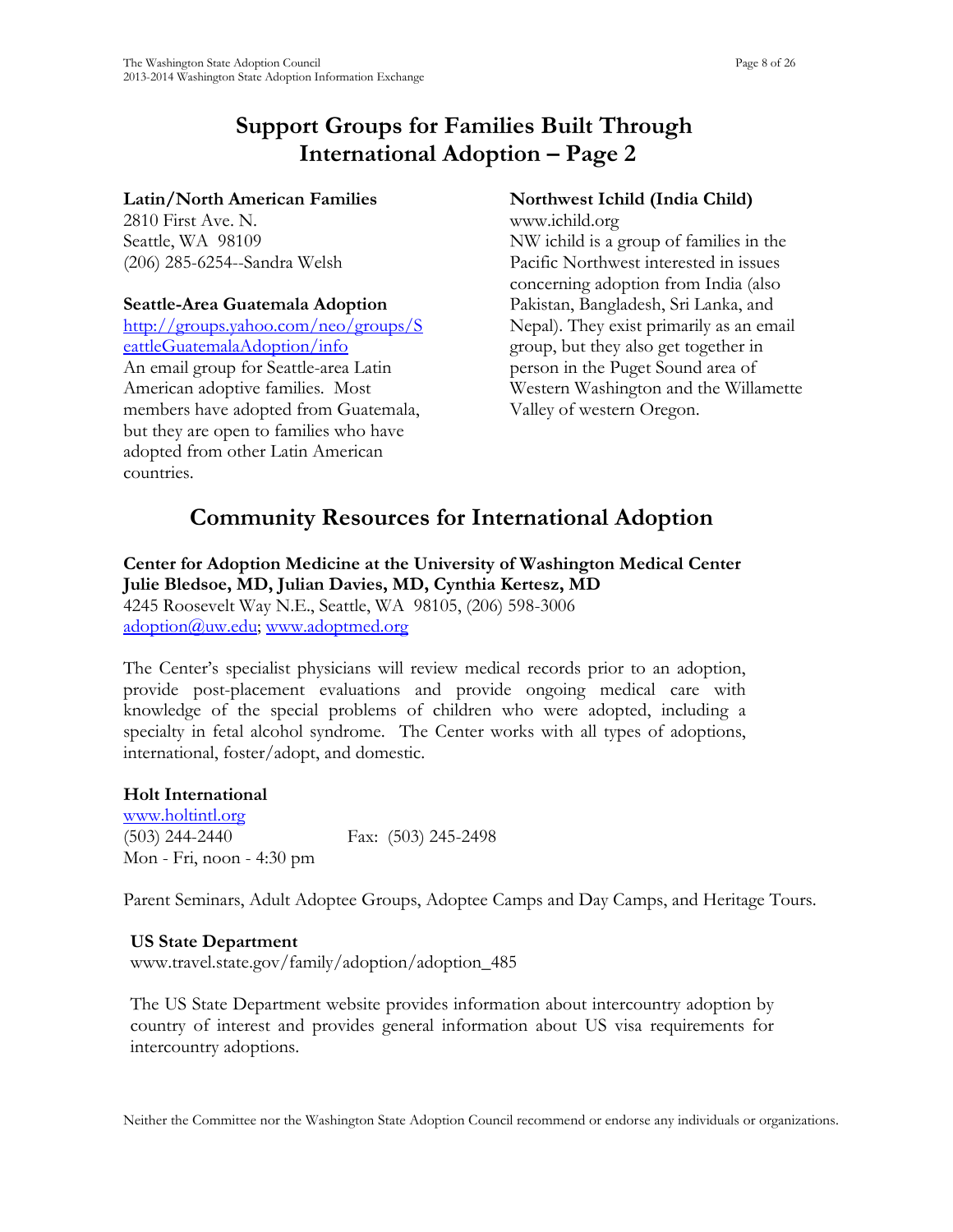# **Section 3: Special Needs and Foster/Adoption Services**

Special Needs adoptions are adoptions of children of all ages, races, and abilities from the child welfare system. Most will have special medical and/or psychological needs that have resulted from their life experience. To get started in foster adoption, you can consult with one of the community agencies listed here or you can call DSHS directly.

# **Agencies**

These are "child placing agencies" that provide a package of pre- and post-placement services that support the adoptions of children from the foster care system. \***Agencies marked with an asterisk also provide homestudies for independent domestic and international adoptions.** 

## **\*Adoption Advocates International**

709 S. Peabody St. Port Angeles, WA 98362 (360) 452-4777; (888) 481-4775 [info@adoptionadvocates.org](mailto:info@adoptionadvocates.org) [www.adoptionadvocates.org](http://www.adoptionadvocates.org/)

## **Amara**

(formerly Medina Children's Services) 3300 E. Union St. Seattle, WA 98122 (206) 260-1700 [amara@amaraparenting.org](mailto:amara@amaraparenting.org) [www.amaraparenting.org](http://www.amaraparenting.org/)

## **Antioch Adoptions**

P.O. Box 2763 **Redmond, WA 98073** (425) 558-0921 **Spokane office:** 723 W Indiana Ave Spokane, WA 99205 509-328-2700 **South Sound Office:** 1416 26th Avenue NE Olympia, WA 98506 (425) 466-4402 [foreverfamily@antiochadoptions.org](mailto:foreverfamily@antiochadoptions.org) www.antiochadoptions.org

## **\*Bethany Christian Services**

1031 N. State St., Suite 108 Bellingham, WA 98225 (360) 733-6042 12360 Lake City Way NE Suite 301 Seattle, WA 98125 (206) 367-4604, (800) 733-4604 [www.bethany.org](http://www.bethany.org/)

#### **\*Children's Home Society of Washington – Wendy's Wonderful Kids Specialized Recruitment**

212 Fifth Avenue South Kent, WA 98032 253-278-3745 [www.childrenshomesociety.org](http://www.childrenshomesociety.org/)

## **\*Christian Family Adoptions**

6040 SE Belmont Street Portland, Oregon 97215 (503) 232-1211 (866) 238-3281 1400 NE 136th Ave., Suite 201 Vancouver, WA 98684 [www.christianfamilyadoptions.org](http://www.christianfamilyadoptions.org/) mail@christianfamilyadoptions.com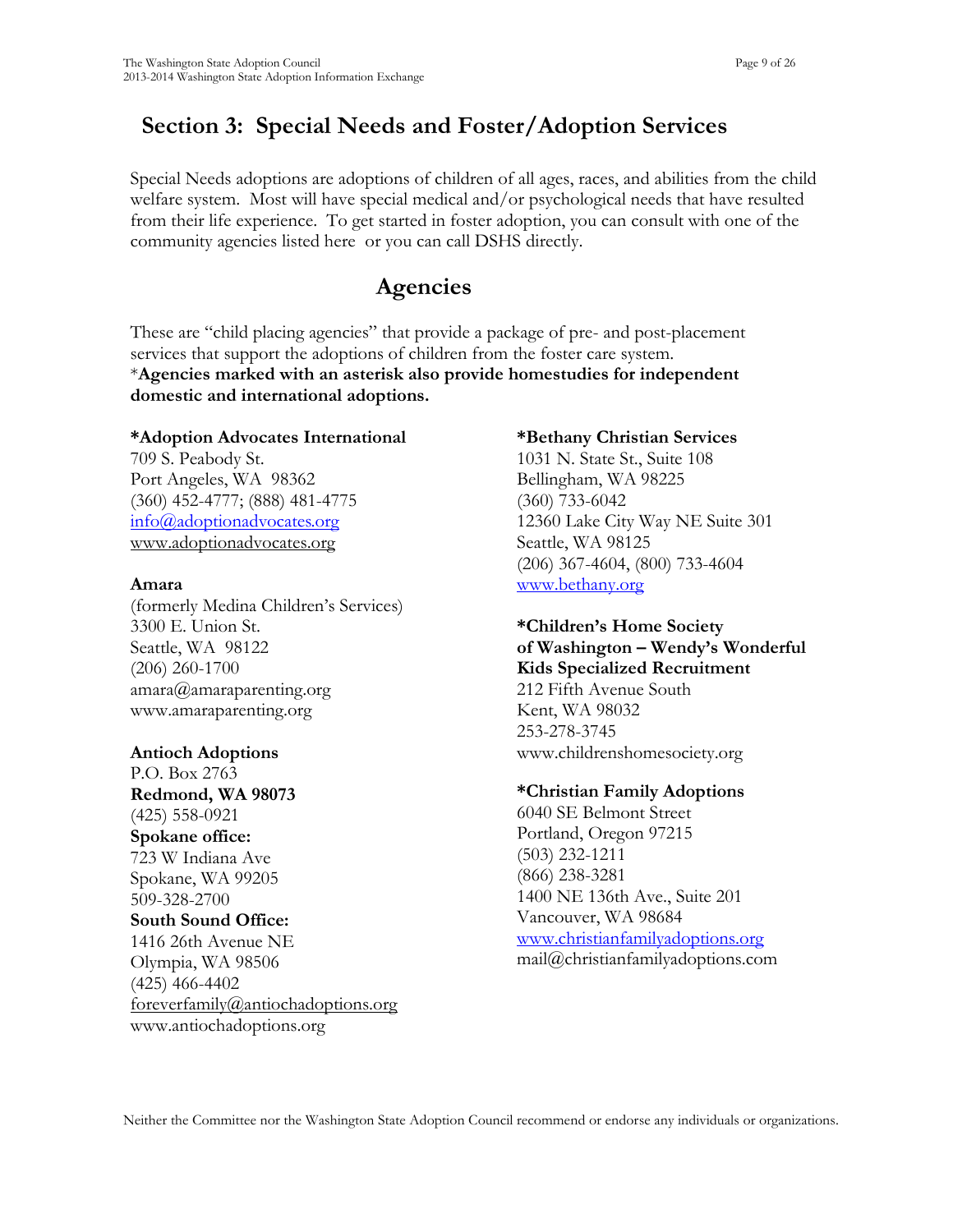# **Special Needs and Foster/Adoption Agencies – Page 2**

#### **Journeys of the Heart Adoption Services**

P.O. Box 22317 Seattle, WA 98122 (206) 274-1019 [www.journeysoftheheart.net](http://www.journeysoftheheart.net/) [info@journeysoftheheart.net](mailto:info@journeysoftheheart.net)

## **\* Lutheran Community Services**

Permanency Planning Program 115 NE 100<sup>th</sup> St, Suite 200 Seattle, WA 98125 (206) 694-5713; [fosteradopt@lcsnw.org](mailto:fosteradopt@lcsnw.org)

## **New Life Counseling of Wenatchee**

1127 Grant Rd. East Wenatchee WA 98802 509-888-2768, office & FAX 509-699-1866, cell www.NewLifeCounseling.biz

## **\*Open Adoption Services**

**(Spokane Consultants in Family Living)** 1623 W. Gardner Spokane, WA 98201 (509) 328-6274 [www.spokaneconsultants.com](http://www.spokaneconsultants.com/)

## **Olive Crest - Pacific Northwest**

515 116th Ave. NE, # 174 Bellevue, WA 98004 (425) 462-1612 E 505 Wedgewood Spokane, WA 99208 (509) 468-0700 2839 W. Kennewick Ave., #364 Kennewick, WA 99336 95090 582-2221 Stewart Middle School 5010 Pacific Ave., Rm. 136 Tacoma, WA 98408 (253) 212-3521 www.olivecrest.org

## **Ujima Community Services**

(One Church, One Child of Washington State) 6419 Martin Luther King Way S. Seattle, WA 98118 (888) 765-7997 info@ococujima.org [www.ococujima.org](http://www.ococujima.org/)

## **WACAP – Adoption Services**

(World Association for Children and Parents) Mail: P.O. Box 88948 Seattle, WA 98138 Office: 315 S Second St Renton, WA 98057 (206) 575-4550 (800) 732-1887 [wacap@wacap.org](mailto:wacap@wacap.org) [www.wacap.org](http://www.wacap.org/)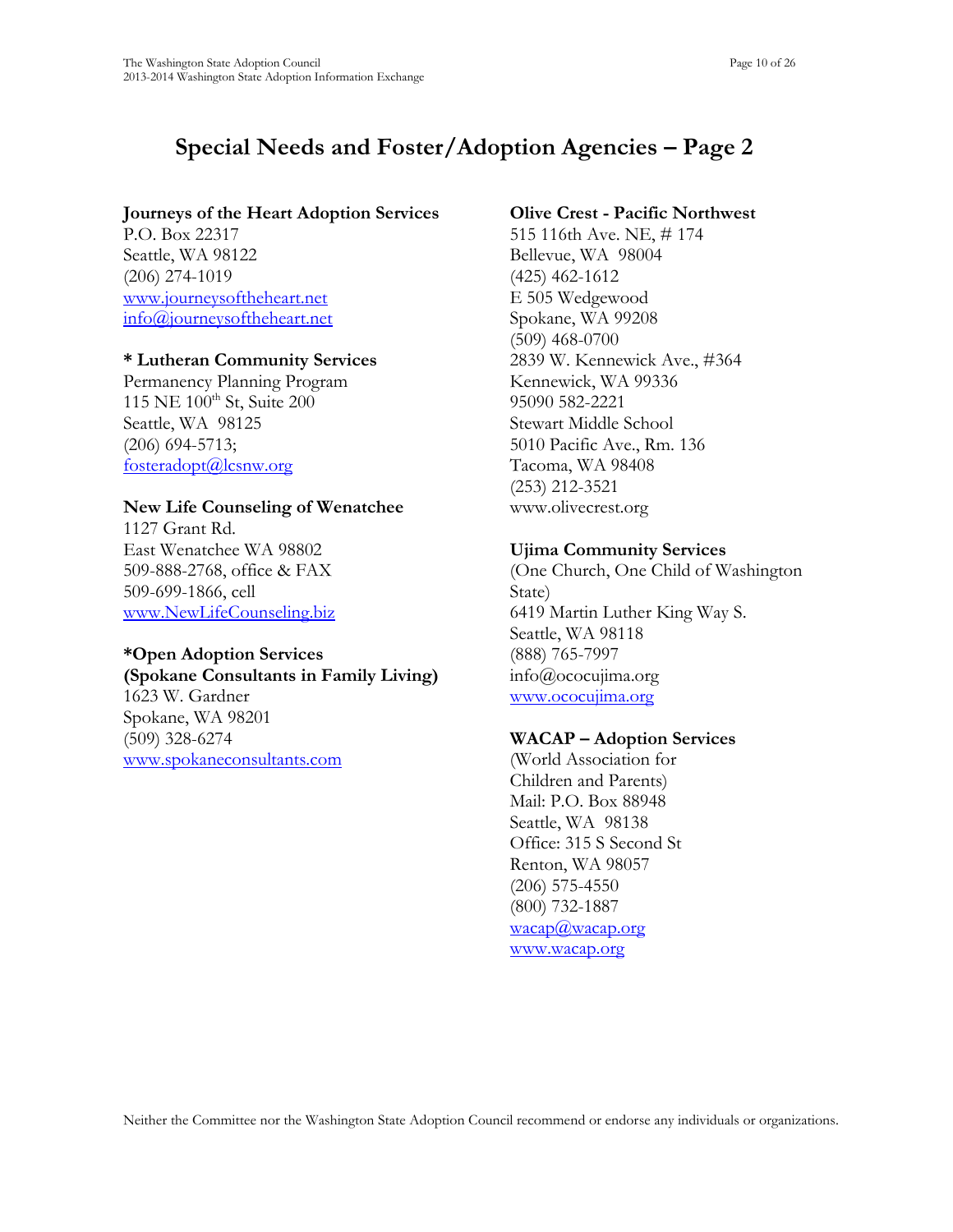# **Community Resources for Getting Started and Supporting Special Needs Adoptions**

**Center for Adoption Medicine at the University of Washington Medical Center Julie Bledsoe, MD, Julian Davies, MD, Cynthia Kertesz, MD** 4245 Roosevelt Way N.E. Seattle, WA 98105 (206) 598-3006

adoption@uw.edu; www.adoptmed.org

The Center's specialist physicians will review medical records prior to an adoption, provide post-placement evaluations and provide ongoing medical care with knowledge of the special problems of children who were adopted, including a specialty in fetal alcohol syndrome. The Center works with all types of adoptions: international, foster/adopt, and domestic.

## **Families Like Ours, Inc (FLO)**

603 Stewart Street, Suite 902 Seattle 98101 (206) 441-7602; (877) 230-3055 www.familieslikeours.org support@familieslikeours.org

FLO is a family-driven adoption exchange for traditional and non-traditional (including LGBTQ) families alike, offering family and youth support services, adoption and foster care education, and advocacy throughout the entire process. Families come to FLO for free consultations on the adoption and foster care process as well as the required P.R.I.D.E. training and orientation. FLO also coordinates quarterly family respite events and quarterly family fun networking events and maintains an active website with resources and tools, including waiting family and children profiles.

## **Local Orphan Care at Overlake Christian Church**

Redmond, Washington (425) 284-2524 [orphancare@occ.org](mailto:orphancare@occ.org) [www.occ.org](http://www.occ.org/)

OCC is committed to helping remove barriers to adoption and to providing support to all families, both within and outside the OCC community, interested in foster care and adoption. They plan a monthly support group, host PRIDE training as well as other state-led trainings, host a quarterly orphan care alliance luncheon for church leaders in Washington State and have partnered with Safe Families. They will meet with couples who desire to adopt to help them navigate through all of the options and to choose what is best for their family; and then they will support them through placement, post placement, and beyond.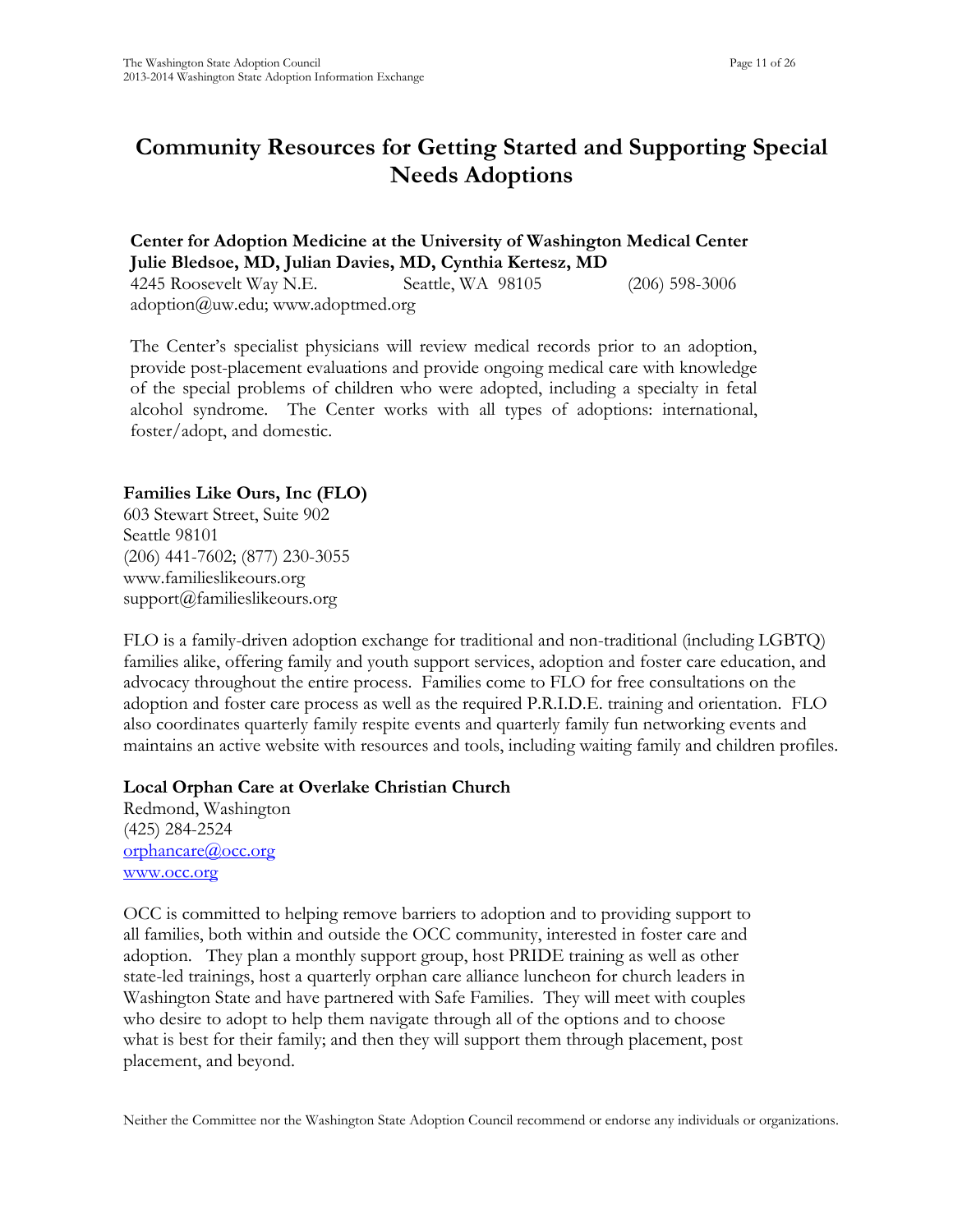# **Community Resources for Getting Started and Supporting Special Needs Adoptions – Page 2**

#### **Northwest Adoption Exchange (NWAE)**

520 Pike Street, Suite 1350 Seattle, WA 98101 (800) 927-9411 [www.nwae.org](http://www.nwae.org/) [www.adoptuskids.org](http://www.adoptuskids.org/) for national waiting child list

Northwest Adoption Exchange maintains a professional photo and profile gallery that spotlights waiting foster children in Washington, Oregon, Idaho and Alaska, who are waiting for adoptive homes. The agency offers resources and helpful tips for families who are seeking to adopt, and facilitates their inquiries on waiting children. NWAE also support the caseworkers who advocate on behalf of children—and the caseworkers who represent families—with information and guidance.

**Ujima Community Services (One Church, One Child of Washington State, Inc.)**  6419 Martin Luther King, Jr. Way S. Seattle, WA 98118 (888) 765-7997 info@ococujima.org [www.ococujima.org](http://www.ococujima.org/)

Specializes in recruiting, training, placing, and supporting African American children in African-American homes. Foster care, adoption, kinship care and support services open to all. Offers support groups and classes and provides post-placement services.

## **Washington Adoption Resource Exchange (WARE)**

520 Pike Street, Suite 1350 Seattle, WA 98101 (800) 927-9411 www.warekids.org

 WARE is the official website featuring foster children in the state of Washington waiting for adoptive homes. WARE is a password protected website for public and private agency adoption staff. They provide resources, tips, and tools for Washington workers, including a photolisting of waiting children and homestudy approved waiting families.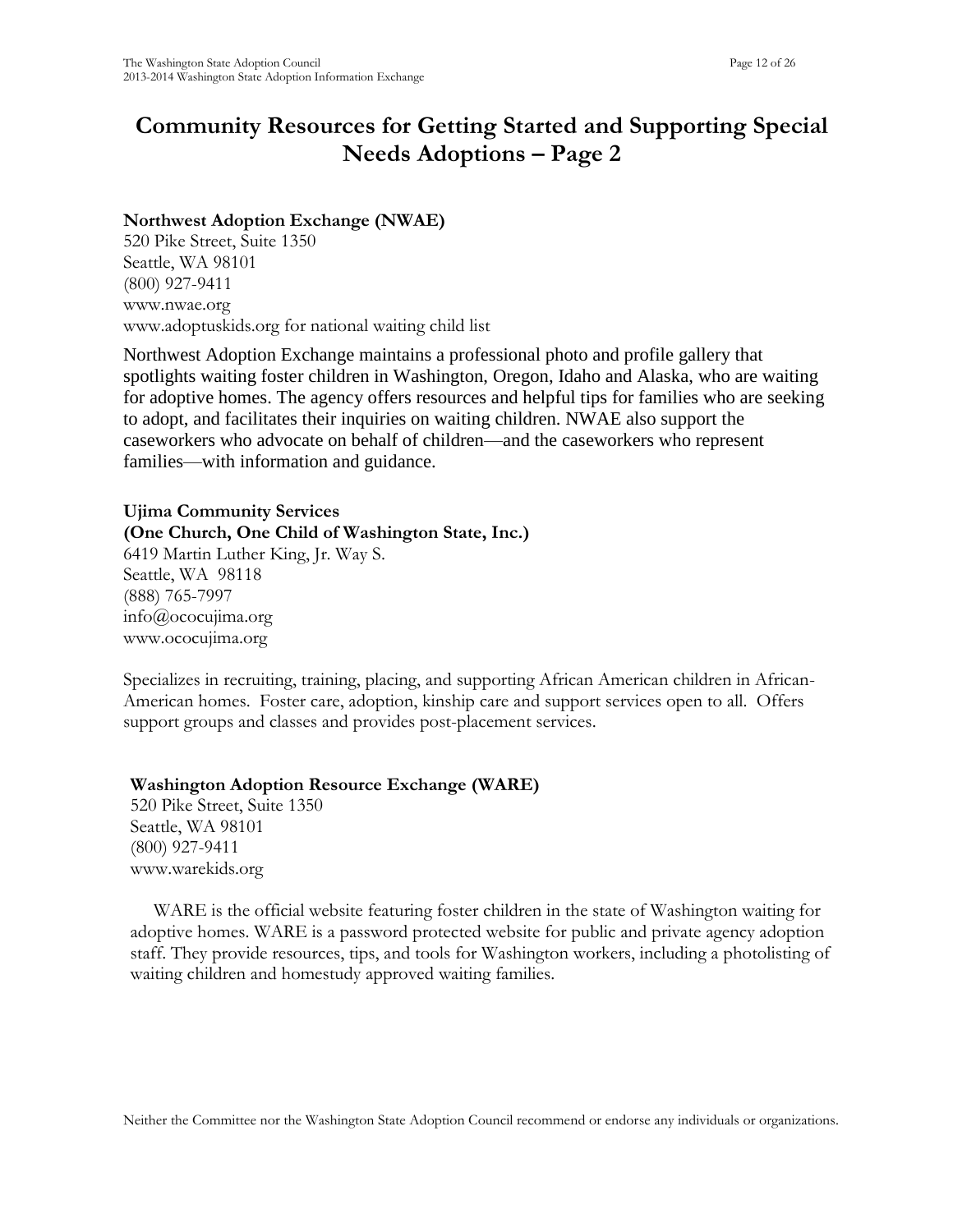## **Community Resources for Getting Started and Supporting Special Needs Adoptions – Page 3**

## **Washington State Dept. of Social and Health Services (DSHS) Adoption Program**

P.O. Box 45713, Olympia, WA 9850 (360) 902.7968

#### **www.dshs.wa.gov/ca/adopt/index.asp**

DSHS provides adoption services for people adopting from the state's foster care system. If the number listed below does not work, look in your phone directory under "Washington, State of" (blue pages in many books), Social and Health Services, Children and Family Services. Ask for the adoptions unit when they answer. Families may choose to have DSHS complete their home study and preparation for adopting from foster care.

| Aberdeen      | $(360)$ 537-4335 | Port Angeles  | $(360)$ 565-2240   |
|---------------|------------------|---------------|--------------------|
| Bellevue      | $(425)$ 590-3081 | Port Townsend | $(360)$ 379-4330   |
| Bellingham    | $(360)$ 647-6100 | Republic      | $(509)$ 775-2220   |
| Bremerton     | $(360)$ 475-3688 | Richland/     |                    |
| Centralia     | $(360)$ 807-7081 | Tri-Cities    | $(509)$ 737-2800   |
| Clarkston     | $(509)$ 751-4686 | Seattle       | $(206)$ 691-2301   |
| Colfax        | $(509)$ 397-5040 | Shelton       | $(360)$ 432-2050   |
| Colville      | $(509)$ 685-5660 | Sky Valley/   |                    |
| Ellensburg    | $(509)$ 925-0440 | Monroe        | $(360)$ 805-2100   |
| Everett       | $(425)$ 339-4768 | Arlington/    |                    |
| Forks         | $(360)$ 374-3530 | Smokey Pt     | $(360)$ 651-6900   |
| Friday Harbor | $(360)$ 378-3283 | South Bend    | $(360)$ 875-4200   |
| Goldendale    | $(509)$ 773-7475 | Spokane       | $(509)$ 363-3550   |
| Kelso         | $(360)$ 501-2601 | Stevenson     | $(509)$ 427-0700   |
| Long Beach    | $(360)$ 642-6235 | Sunnyside     | $(509) 836 - 5750$ |
| Lynnwood      | $(425)$ 673-3100 | Tacoma        | $(253)$ 983-6201   |
| Moses Lake    | $(509)$ 764-5757 | Toppenish     | $(509)$ 865-1450   |
| Mt. Vernon    | $(360)$ 416-7200 | Tumwater      | $(360)$ 725-6700   |
| Newport       | $(509)$ 447-6216 | Vancouver     | $(360)$ 993-7900   |
| Oak Harbor    | $(360)$ 679-7150 | Walla Walla   | $(509) 524 - 4900$ |
| Olympia       | $(360)$ 725-6700 | Wenatchee     | $(509)$ 667-6100   |
| Omak          | $(509)$ 846-2010 | White Salmon  | $(509)$ 493-4814   |
|               |                  | Yakima        | $(509)$ 225-6500   |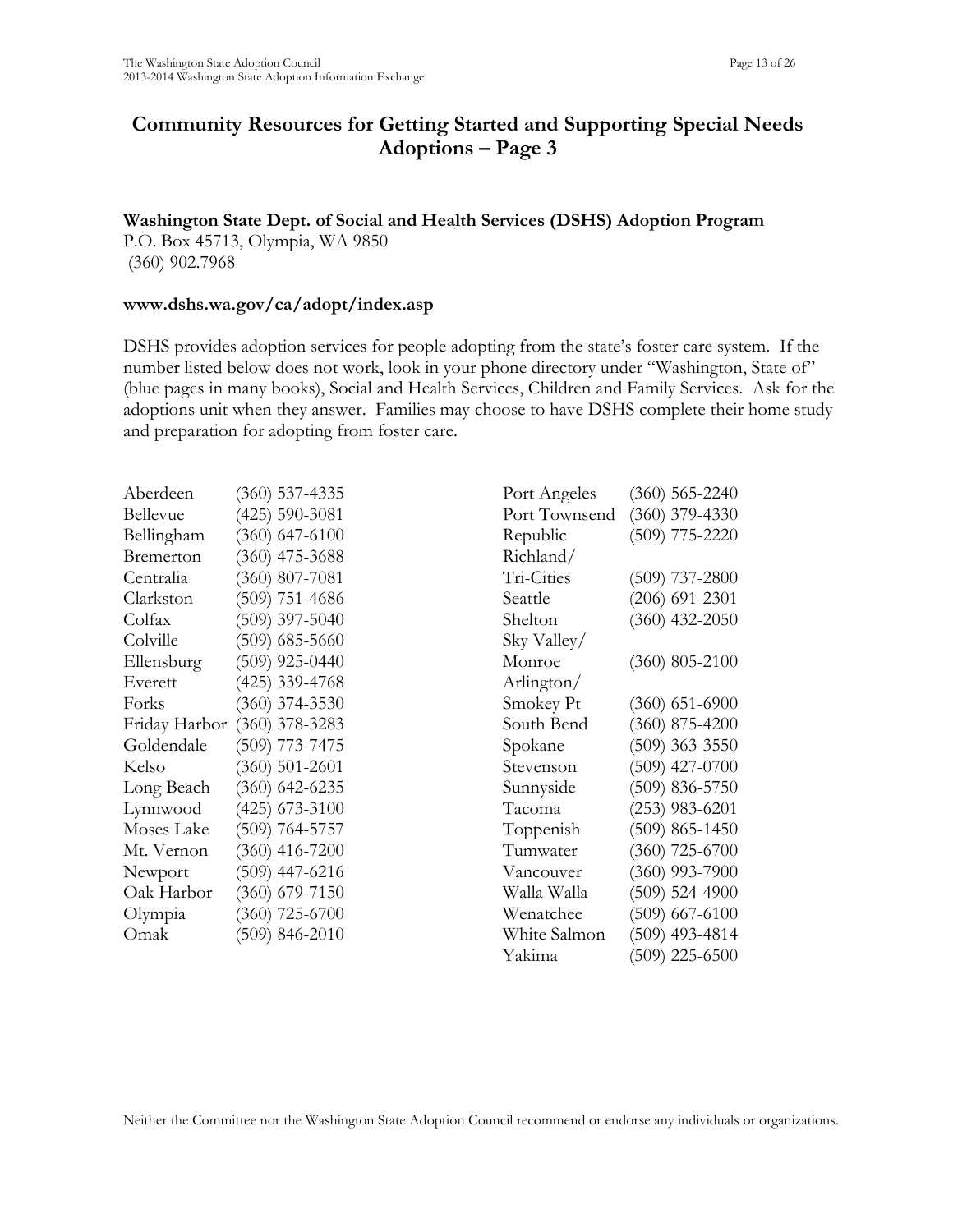# **Section 4: Resources for Independent Adoption**

## **Attorneys with Adoption Specialties**

# **Greater Seattle Area**

## **David V. Andersen**

5507 35th Avenue NE **Seattle, WA** 98105 (206) 547-1400; andersen@holmancahill.com www. holmancahill.com

## **Janna J. Annest**

Mills Meyers Swartling 1000 Second Avenue, 30th Floor **Seattle, WA** 98104 (206) 382-1000 [jannest@millsmeyers.com.](mailto:jannest@millsmeyers.com) [www.annestadopt.com](http://www.annestadopt.com/)

## **Rita L. Bender**

**Raegen N. Rasnic** 1301 5th Avenue, Suite 3401 **Seattle, WA** 98101-2605 (206) 623-6501; [rbender@skellengerbender.com](mailto:rbender@skellengerbender.com) [rrasnic@skellengerbender.com](mailto:rrasnic@skellengerbender.com) [www.skellengerbender.com](http://www.skellengerbender.com/)

## **Mark Demaray**

145 Third Avenue S, Suite 201 **Edmonds, WA** 98020 (425) 776-4100; [markdemaray@msn.com](mailto:mdemaray@msn.com) washingtonadoptionattorney.com

## **Albert Lirhus**

1200 Fifth Ave., Ste. 1550 **Seattle,** WA 98101 (206) 728-5858 Fax: (206) 728-5863 [lirhus@lk-legal.com](mailto:lirhus@lk-legal.com) [www.lk-legal.com](http://www.lk-legal.com/)

## **Andrew J. Schneidler**

**Children's Law Center of Washington, PS** A non-profit clinic 9900 Willows Rd NE **Redmond**, WA 98052 (425) 409-9290 [www.thepermanenceproject.org](http://www.thepermanenceproject.org/) [https://www.facebook.com/](https://www.facebook.com/%20ChildrensLawCenterOfWashington)  [ChildrensLawCenterOfWashington](https://www.facebook.com/%20ChildrensLawCenterOfWashington) Twitter: [@Ima\\_Defender](https://twitter.com/ima_defender)

## **Barbara J. Wechsler**

2927 - 36th Ave. South **Seattle**, WA 98144 (206) 725-4230 [wechsler@aol.com](mailto:wechsler@aol.com) [www.barbarawechsler.com](http://www.barbarawechsler.com/)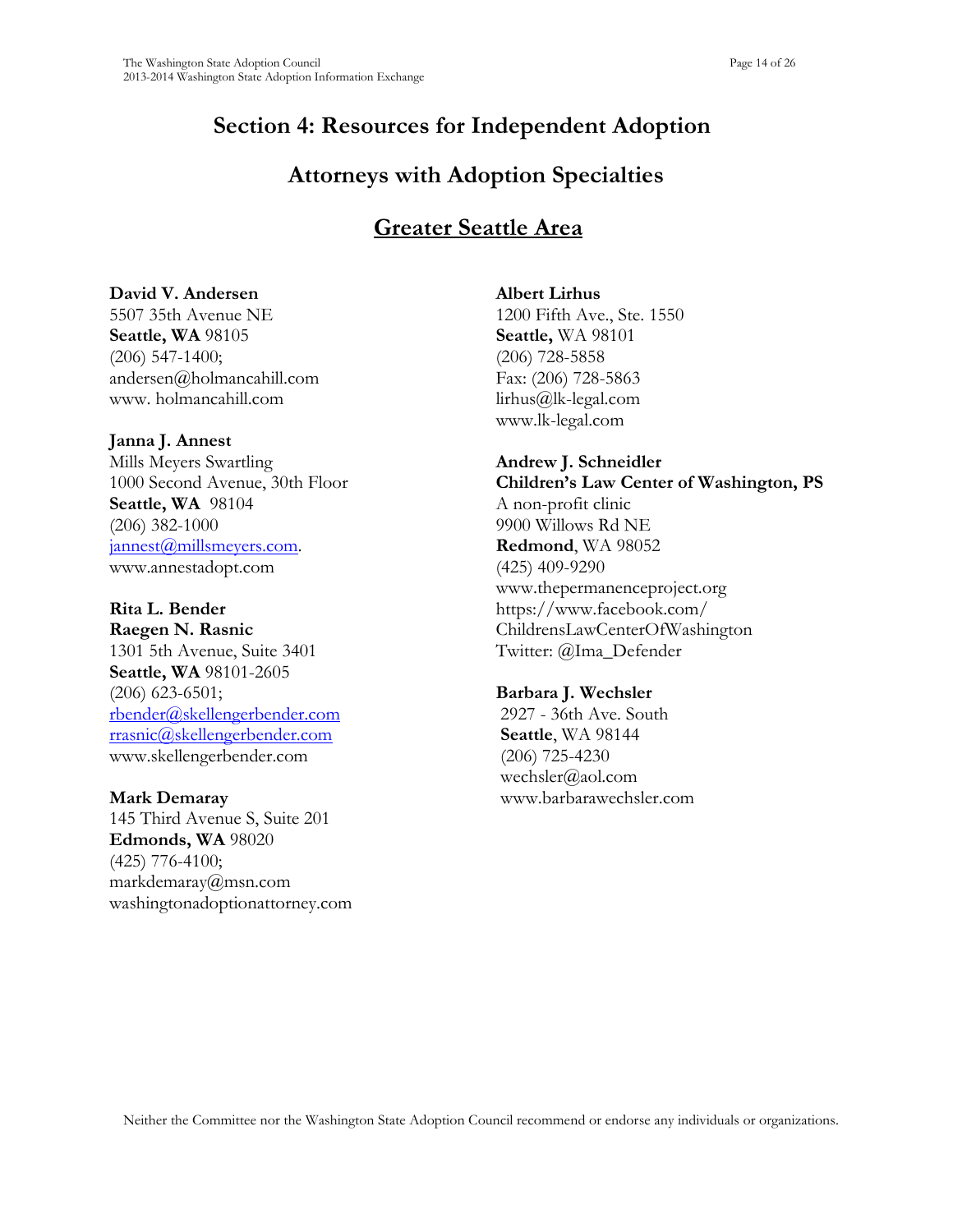# **Attorneys with Adoption Specialties - Page 2**

# **Northwest Washington**

**Adam Ballout** 2722 Colby Ave Suite 403 **Everett**, WA 98201 (425) 953-5699; [adamballout@abclawgroup.net](mailto:adamballout@abclawgroup.net) [www.abc-law-group.com](http://www.abc-law-group.com/)

**Ken Brewe Sabrina Layman** 3525 Colby Avenue, Suite 333 **Everett**, WA 98201 (425) 252-5167 [sabrinal@brewelaw.com](mailto:sabrinal@brewelaw.com) [www.brewelaw.com](http://www.brewelaw.com/)

**Nathan Manni** 520 E. Whidbey Ave., Suite 201 PO Box 889 **Oak Harbor**, WA 98277 (360) 675-9088 [Debbie@cmtlaw.net](mailto:Debbie@cmtlaw.net)

**Steve Gish** 720 E. Washington St., Suite 112 **Sequim**, WA 98328 (360) 457-7391 Fax: (360) 681-5392 [gishoffice@gmail.com](mailto:gishoffice@gmail.com)

## **Eastern Washington**

**Bradbury and Koyama PS** Mirisa Bradbury and Nicole Koyama 1519 W. Broadway **Spokane**, WA 99201 **[509-328-0951](tel:509-328-0951)** [mirisa@adoptionspokane.com;](mailto:mirisa@adoptionspokane.com) [nicole@adoptionspokane.com](mailto:nicole@adoptionspokane.com)).

## **Cowan Moore Luke & Carrier**

Attorneys at Law 503 Knight Street, Suite A P.O. Box 927 **Richland**, WA 99352 Phone: 509-943-2676 Fax: 509-946-4257 [mkrol@cowanmoore.com](mailto:mkrol@cowanmoore.com)

**Adoption Services**

**Mark R. Iverson** 921 West Broadway, Suite 301 **Spokane**, WA 99201 (509) 462-3678 Fax: **(**509) 462-3700 [mark@adoptionlegalservices.org](mailto:mark@adoptionlegalservices.org) [www.adoptionwa.com](http://www.adoptionwa.com/) Additional office in Coeur d'Alene

# **Kitsap County & Olympic Peninsula**

**Anne Montgomery** Ryan Uptegraft & Montgomery, Inc. PS.. 9657 Levin Rd., NW, Ste. 240 **Silverdale**, WA 98383 (360) 307-8860 (800) 481-8861 [annem@rsulaw.com](mailto:annem@rsulaw.com) [www.rsulaw.com](http://www.rsulaw.com/)

**Steve Gish** (see contact info under Northwest WA)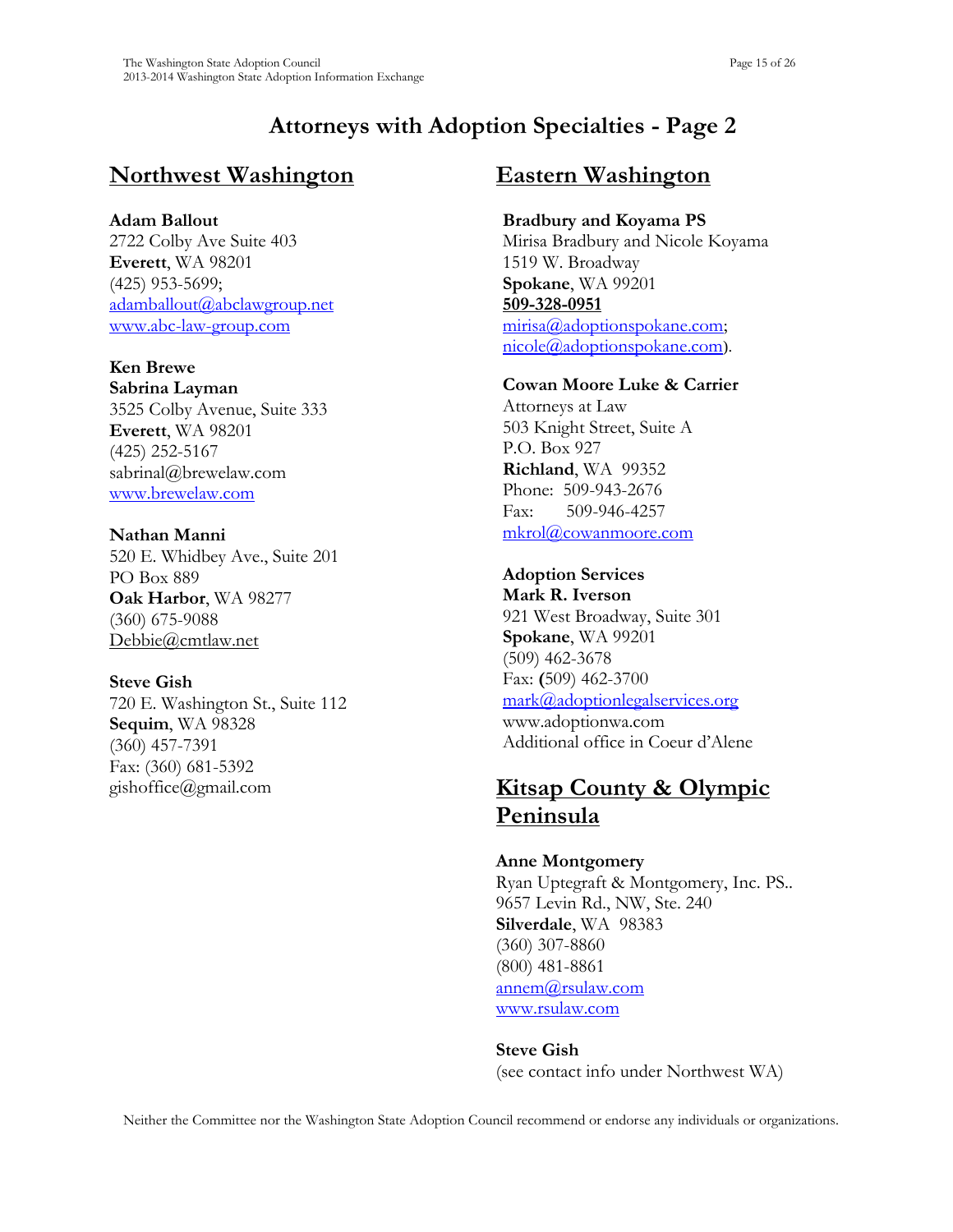## **Independent Providers of Pre- and Post-Placement Reports**

The following individuals and agencies offer individualized pre- and post-adoption services, including homestudies, education on adoption-related issues, counseling on adoption option, assistance with networking, .and consultation on the post-placement contact agreement.. **Most providers travel to provide services.**

## **Statewide**

**A Center for Adoption Services Dru Martin Groves, MA** 602 Alder Ave NE **Bainbridge**, WA 98110 (206) 780-1972 [www.drugroves.org](http://www.drugroves.org/) [dru@drugroves.org](mailto:dru@drugroves.org)

**Adoption Love and Service Thea Drescher , LICSW Tacoma**, WA (253) 324-1185 [Theadrescher@gmail.com](mailto:Theadrescher@gmail.com) [www.adoptionloveandservice.com](http://www.adoptionloveandservice.com/)

## **Karen Buckley, LICSW, ACSW, OSW-C**

2608 Pacific, Suite C **Olympia**, WA 98501 (360) 556-0201 [kayinwa@comcast.net](mailto:kayinwa@comcast.net)

## **Brian Hallett, MSW**

P.O. Box 595 **White Salmon**, WA 98672 (509) 493-1928 (541) 490-1634 hallettb1928@yahoo.com

**Jenny Sheridan, M.A.** P.O. Box 403 **Wilkeson**, WA 98396 (206) 755-8661 [jennysheridan@yahoo.com](mailto:jennysheridan@yahoo.com)

## **Southeast Washington**

**Adoption Homestudy Reports, LLC** Mary Anne Krol P.O. Box 1192 **Richland**, WA 99352 (509) 528-9070 cell [mkrolsinclair@msn.com](mailto:mkrolsinclair@msn.com)

## **Tacoma/Olympia/Vancouver**

**Superior Court, Pierce County Adoption Services,** Joni Irvin 5501 Sixth Avenue **Tacoma**, WA 98406 (253) 798-7978

## **Gail Robinson, MA**

4115F Bridgeport Way W **University Place**, WA 98466 (253) 759-8165 [gailr20@comcast.net](mailto:gailr20@comcast.net)

## **Lori Whittaker, LICSW**

2302 NE 149<sup>th</sup> St. **Vancouver**, WA 98686 (360) 576-6597; (503)998-2218 [www.loriwhittaker.com](http://www.loriwhittaker.com/) [loriwhittaker@msn.com](mailto:loriwhittaker@msn.com)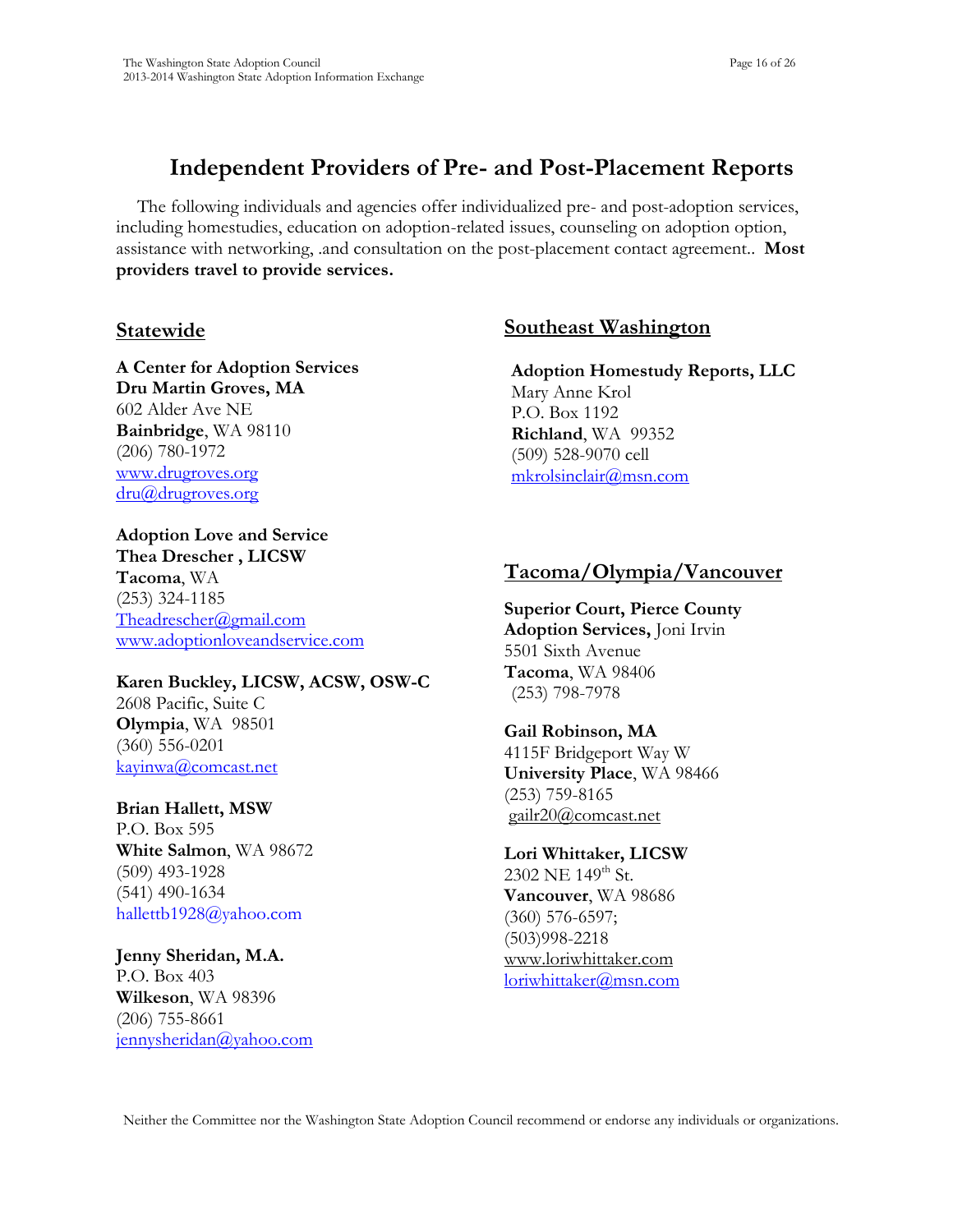# **Independent Providers of Pre- and Post-Placement Reports – Page 2**

## **Central Washington**

**Crawford Connectio**ns Rebecca Crawford, MSW MHP, CMHS Adoption Consultant 601 E. Pioneer Way, Suite F #349 **Moses Lake**, WA 98837 (406) 599-1592 [rebacraw@gmail.com](mailto:rebacraw@gmail.com)

**New Life Counseling of Wenatchee** 1127 Grant Rd. **East Wenatchee** WA 98802 509-888-2768, office & FAX 509-699-1866, cell www.NewLifeCounseling.biz

## **Northwest Washington**

**Kristin Barber** 2306 Henry St. **Bellingham**, WA 98225 (360) 734-0362 [www.homestudiesnorthwest.com](http://www.homestudiesnorthwest.com/)

**JoAnn M. Vesper, LICSW**

P.O. Box 28205 **Bellingham**, WA 98228 (360) 714-9189 [joann.vesper@gmail.com](mailto:jovesper@aol.com)

## **Central Puget Sound Providers**

#### **Patricia Beasley, MPH**

9185 Spargur Loop Rd. **Bainbridge Island**, WA 98110 (206) 842-6658 frogrock85@aol.com

## **Barbara Boas, LICSW MPH**

P O Box 1698 **Silverdale,** WA 98383 (360) 692-7418 [barbboas@gmail.com](mailto:bboas@ix.netcom.com)

**Deb Brinley-Koempel, LICSW Bainbridge Island**, WA (206) 949-8430 brinleykoempel@gmail.com

## **Children's Home Society**

 $3300$  NE  $65^{\text{th}}$  St. **Seattle**, WA 98115 Cheramy Hassen (206) 695-3233 [cheramyh@chs-wa.org](mailto:cheramyh@chs-wa.org) **Carolyn Cochran, M.Ed.** (360) 588-1627 (360) 941-3883 (cell) [Carolyn.cochran@gmail.com](mailto:Carolyn.cochran@gmail.com)

## \***Jill Dziko, LICSW**

**Your Adoptive Family** Office: 3400 Harbor Ave SW, #213 **Seattle,** WA 98126 Mailing address: PO Box 2191, **Vashon**, WA 98070 [youradoptivefamily@comcast.net](mailto:youradoptivefamily@comcast.net) [www.youradoptivefamily.com](http://www.youradoptivefamily.com/) (206) 408-7249

**Seta Ghazarian, MA, LICSW** P.O. Box 70810 **Seattle**, WA 98107 (206) 228.8535; Fax:(206) 902.5279 [seta.ghaz@gmail.com](mailto:seta.ghaz@gmail.com)

www.seta-ghazarian.com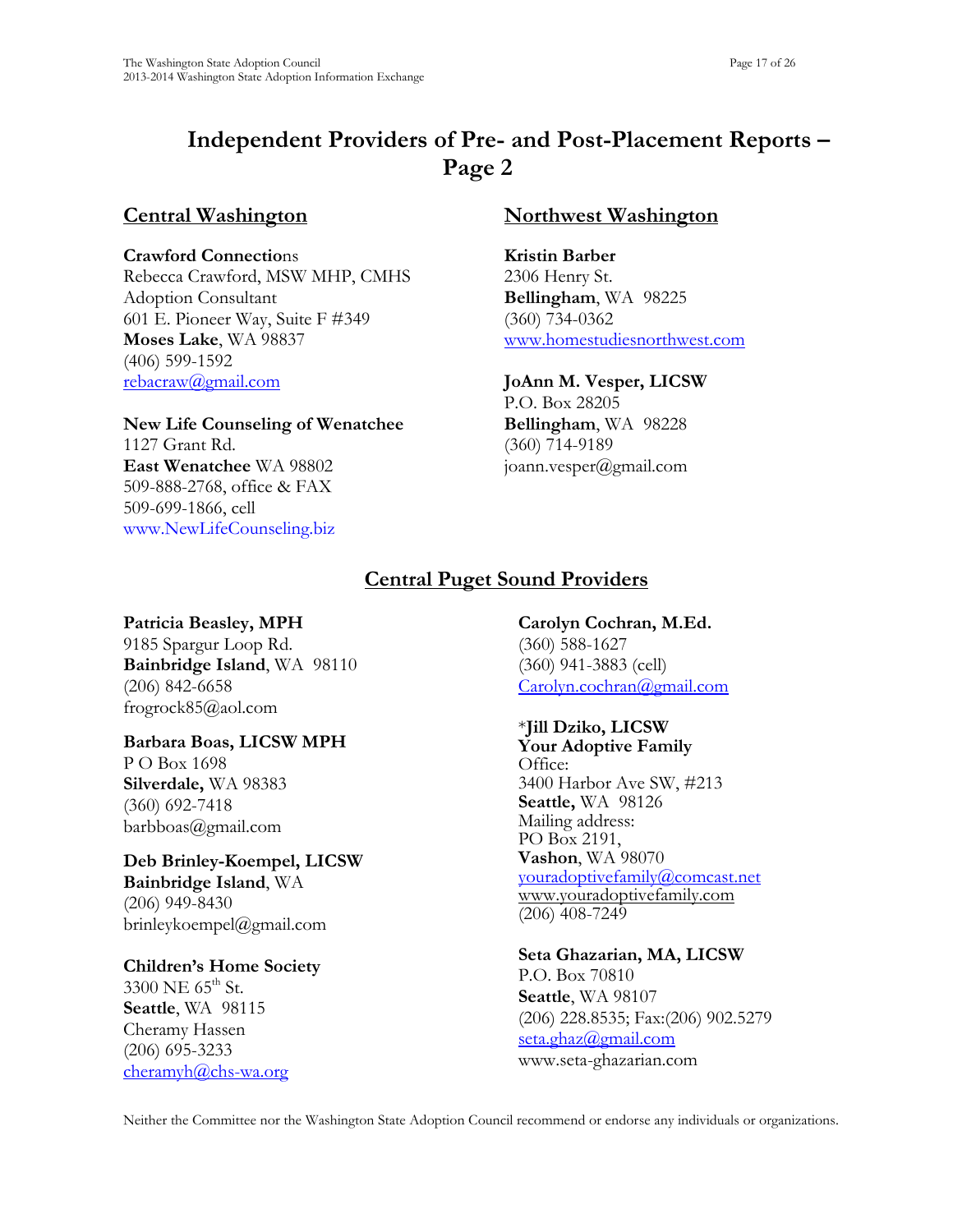## **Central Puget Sound Providers of Pre- and Post-Placement Reports – Page 2**

**Evergreen Adoption Services (formerly known as K&C Adoption Home Studies)** Debora Kunka, LICSW (425) 652-1542 Merissa Clyde, MSW (206) 335-2370 Sheila Storrer, LICSW (425) 941-9194 **Kirkland,** WA [Adoptionhomestudies@gmail.com](mailto:Adoptionhomestudies@gmail.com)

[www.evergreenadoptionservices.com](http://www.evergreenadoptionservices.com/)

#### **Patricia Kalafus, LICSW**

6817 Greenwood Ave N **Seattle** WA 98103-5227 (206) 783-0723

## **Gina Linehan MSW, LICSW**

4616 - 25th Avenue NE #563 **Seattle** WA 98105 (206) 226-8119 Fax: (206) 735-7388 [ginalinehan@comcast.net](mailto:ginalinehan@comcast.net)

## **Diane Lostrangio, LICSW**

225 14th Ave. E. **Seattle**, WA 98112 (206) 799-4736 Fax: (206) 329 1256 [dladopt@hotmail.com](mailto:dladopt@hotmail.com)

#### **Jude McNeil, M.Ed.**

2255 Harbor AVE SW, #204 **Seattle**, WA 98126 cell: 206-973-9867 [Info@JudeMcNeil.com](mailto:Info@JudeMcNeil.com)

## **Anne Moody, MSW**

9759 NE Pine St. **Bainbridge Island**, WA 98110 (206) 842-2810; Moody.anne@gmail.com

**Debra L. Scott, MA** Adoption Consultants of Washington **Snohomish** WA (425) 330-8980 Fax: (425) 338-7652 [adoptionconsultants@yahoo.com](mailto:adoptionconsultants@yahoo.com)

#### **Denise Sterchi, LICSW**

6869 Woodlawn Ave. NE, Suite 204 **Seattle**, WA 98115 (206) 276-6063 [denise@denisesterchi.com](mailto:denise@denisesterchi.com) [www.Denisesterchi.com](http://www.denisesterchi.com/)

**Fran Thoreen, MSW, LICSW** (800) 331-8620

## **Joan Ward, MSW, LICSW**

4616 25<sup>th</sup> NE, #186 **Seattle**, WA 98105 (206) 794-5991 Fax: (206) 367-0024 [joanward@comcast.net](mailto:joanward@comcast.net)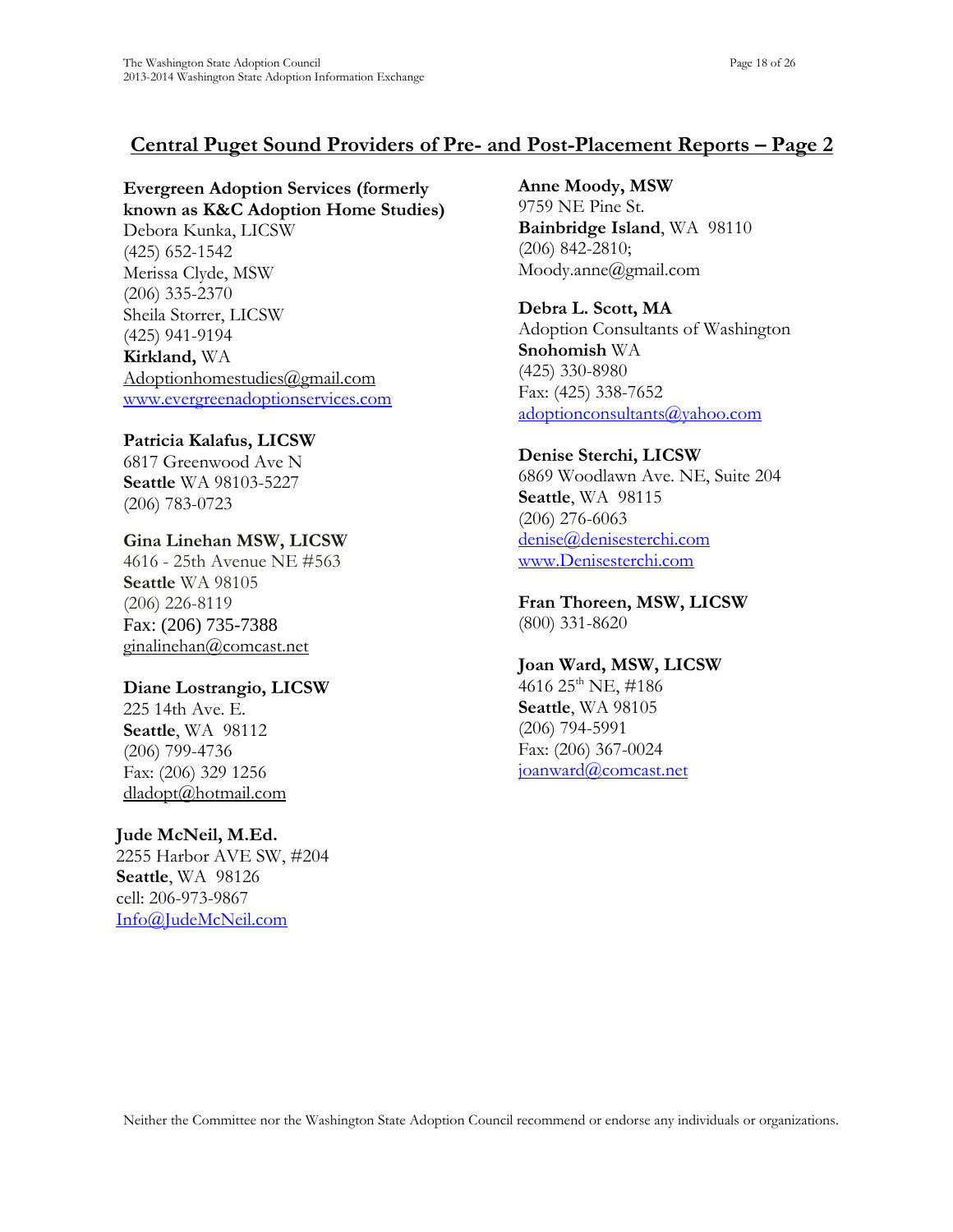# **Section 5: General Community Resources and Support Groups**

## **General Community Organizations and Consultants – Page 1**

**Adoption Dynamics** Caitlin Giersdorf, Founder/Lead Consultant **Greater Seattle Area** (425) 246-9658 [caitlin.giersdorf@gmail.com](mailto:caitlin.giersdorf@gmail.com) [www.adoptiondynamics.com](http://www.adoptiondynamics.com/)

Adoption Dynamics provides consultation services to best equip, educate and prepare families for success throughout the process of domestic adoption in Washington State. Consultation services include, but are not limited to, tools to save time and money, crafting together a distinct plan of action to move forward based on desired goals and outcomes, helpful resources to specific needs, overview of the adoption process and what to expect, education in specific areas where extra insight may be needed, and additional emotional support throughout the process.

## **Adoptive Parenting Classes and Support Groups with Laura Stone, MA, LMHC**

174 Roy Street, Suite B, Seattle, WA 98109 (206) 498-9895 [info@laurastone.org](mailto:info@laurastone.org)

## **Adoptive Families Magazine and [www.adoptivefamilies.com](http://www.adoptivefamilies.com/)**

This bimonthly magazine has won awards from parenting organizations for their news and feature stories about all aspects of adoption. The Annual Adoption Guide, available online or in print, provides information about the costs of adoptions and average wait times.

## **ARIS – Adoption Referral and Information Service**

Yolanda Comparan, MSW, Owner/Operator (888) 777-1538; (425) 614-4444 [Yolanda@adoptionreferralservice.com](mailto:Yolanda@adoptionreferralservice.com) [www.adoptionreferralservice.com](http://www.adoptionreferralservice.com/)

ARIS provides free resources and referrals for pre-adoptive parents, post-adoptive parents and professionals. This is done via the toll free number and the website.

## **Child Welfare Information Gateway**

(formerly the National Adoption Information Clearinghouse) [www.childwelfare.gov/adoption/](http://www.childwelfare.gov/adoption/)

The National Adoption Information Clearinghouse's web site has been combined with the National Clearinghouse on Child Abuse and Neglect. This website is recognized as the most comprehensive listing of adoption resources in the U.S.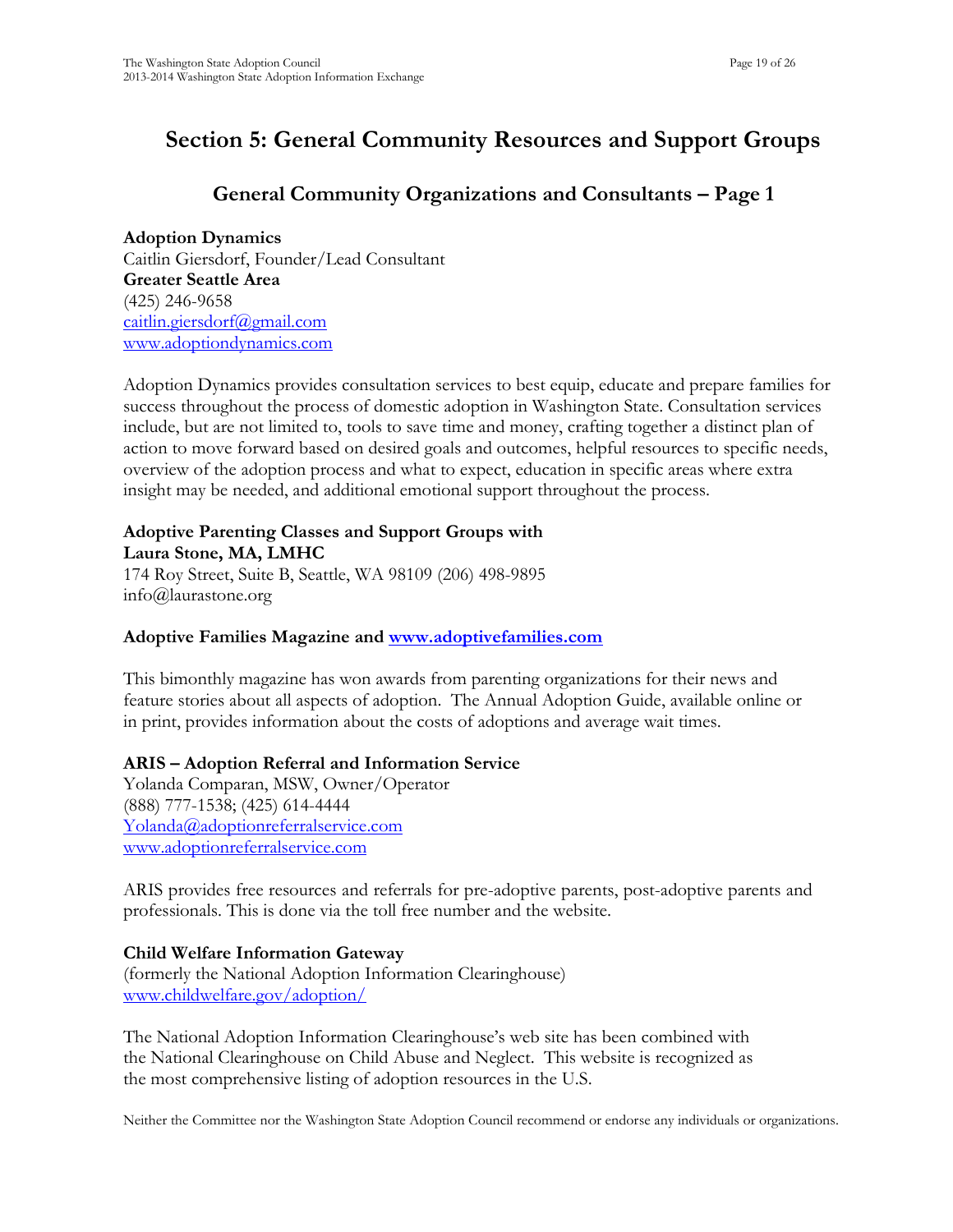## **General Community Organizations and Consultants – Page 2**

**Center for Adoption Medicine at the University of Washington Medical Center Julie Bledsoe, MD, Julian Davies, MD, Cynthia Kertesz, MD** 4245 Roosevelt Way N.E., Seattle, WA 98105, (206) 598-3006 adoption@uw.edu; [www.adoptmed.org](http://www.adoptmed.org/)

The Center's specialist physicians will review medical records prior to an adoption, provide post-placement evaluations and provide ongoing medical care with knowledge of the special problems of children who were adopted, including a specialty in fetal alcohol syndrome. The Center works with all types of adoptions, international, foster/adopt, and domestic.

## **Yolanda Comparan, MSW**

Adoption Success Coach Toll Free (877) 877-1655 [www.adoptionsuccesscoach.com](http://www.adoptionsuccesscoach.com/) [Yolanda@adoptionsuccesscoach.com](mailto:Yolanda@adoptionsuccesscoach.com)

Yolanda is an expert in international and domestic adoption and provides education and consultation in adoption choices, risks and potential issues. She also provides training, consultation and coaching on open adoption, culturally aware parenting, and resource coordination/finding for families with complex needs. She provides these consultations in person, over the phone, or as Adoptive Family Success Podcast on [www.AdoptiveFamilySuccess.com](http://www.adoptivefamilysuccess.com/) and Itunes

## **Crawford Connections**

Rebecca Crawford, MSW MHP, CMHS Adoption Consultant 601 E. Pioneer Way, Suite F #349 Moses Lake, WA 98837, (406) 599-1592 [rebacraw@gmail.com](mailto:rebacraw@gmail.com)

Adoption is a revolving journey. It is not just a choice, but also a decision that should be carefully and thoroughly thought through. It does not have a temporary outcome, but one, which is permanent for all parties involved. Rebecca provides consulting services to adoptive parents, including providing resources, direction and training. In addition, Rebecca also provides support services to those thinking about placing their child for adoption. This is a selfless decision for any parent to make and Rebecca will work with you to make certain your needs are met and you feel supported in your choice.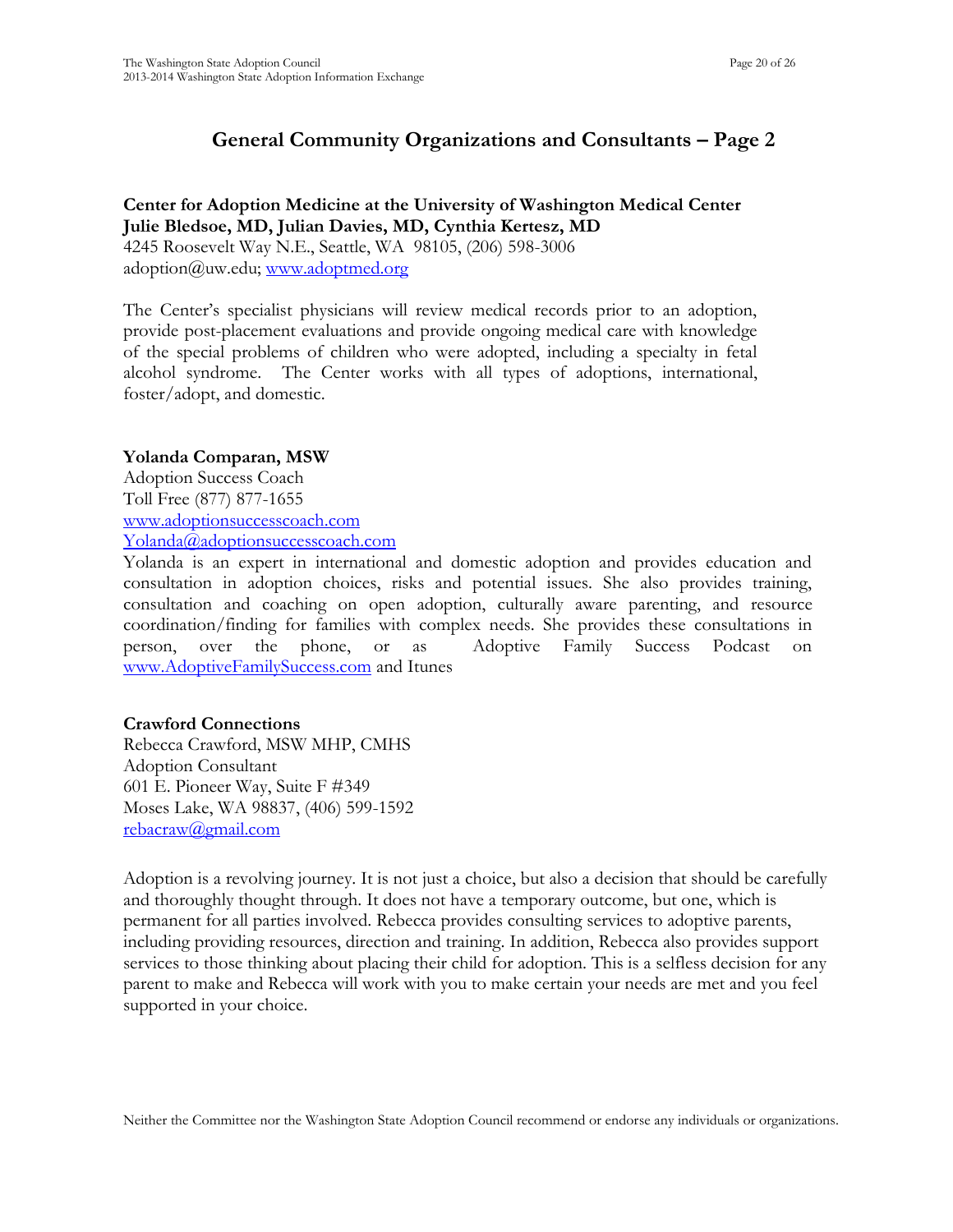## **Community Organizations and Consultants – Page 3**

## **Families Like Ours, Inc (FLO)**

603 Stewart Street, Suite 902 Seattle 98101 (206) 441-7602; (877) 230-3055 [www.familieslikeours.org](http://www.familieslikeours.org/) support@familieslikeours.org

FLO is a family-driven adoption exchange for traditional and non-traditional (including LGBTQ) families alike, offering family and youth support services, adoption and foster care education, and advocacy throughout the entire process. Families come to FLO for free consultations on the adoption and foster care process as well as the required P.R.I.D.E. training and orientation. FLO also coordinates quarterly family respite events and quarterly family fun networking events and maintains an active website with resources and tools, including waiting family and children profiles.

## **King County Superior Court, Family Court Services, King County Adoption Service**

516 Third Avenue, Suite W280, M/S C203 Seattle, WA 98104 206-477-1493 **[www.kingcounty.gov/courts/familycourt/services/adoptionservices.aspx](http://www.kingcounty.gov/courts/familycourt/services/adoptionservices.aspx)**

KCAS prepares the Confirmation of (Birth Parent) Consent Reports required in all adoptions conducted in King County. They also provide packets of legal forms needed by those doing stepparent, second parent, adult adoptions, relative adoptions or international re-adoptions. KCAS provides assistance to pro se parties (without attorneys) in finalizing their adoption for a fee and by appointment only**.** Maintains referral list of confidential intermediaries on its website. KCAS website also lists general information for parties seeking information on a particular adoption.

## **Kristen Yagle Consulting LLC, Adoption Consultant**

7346 21st Ave NE Seattle, WA 98115 (206) 399-0941 [kristenyagle@q.com](mailto:kristenyagle@q.com) [www.kristenyaglec](http://www.kristenyagle/)onsulting com

The adoption arena can be overwhelming and no one understands that more than Kristen. You shouldn't have to reinvent the wheel to do an independent, domestic adoption and she has a system that will make the process easier on you. Her goal is to help keep you motivated, educate you, and serve as an idea source to help find your baby. She will create an action plan for adopting, help you build your adoption team and assist you with self marketing plans.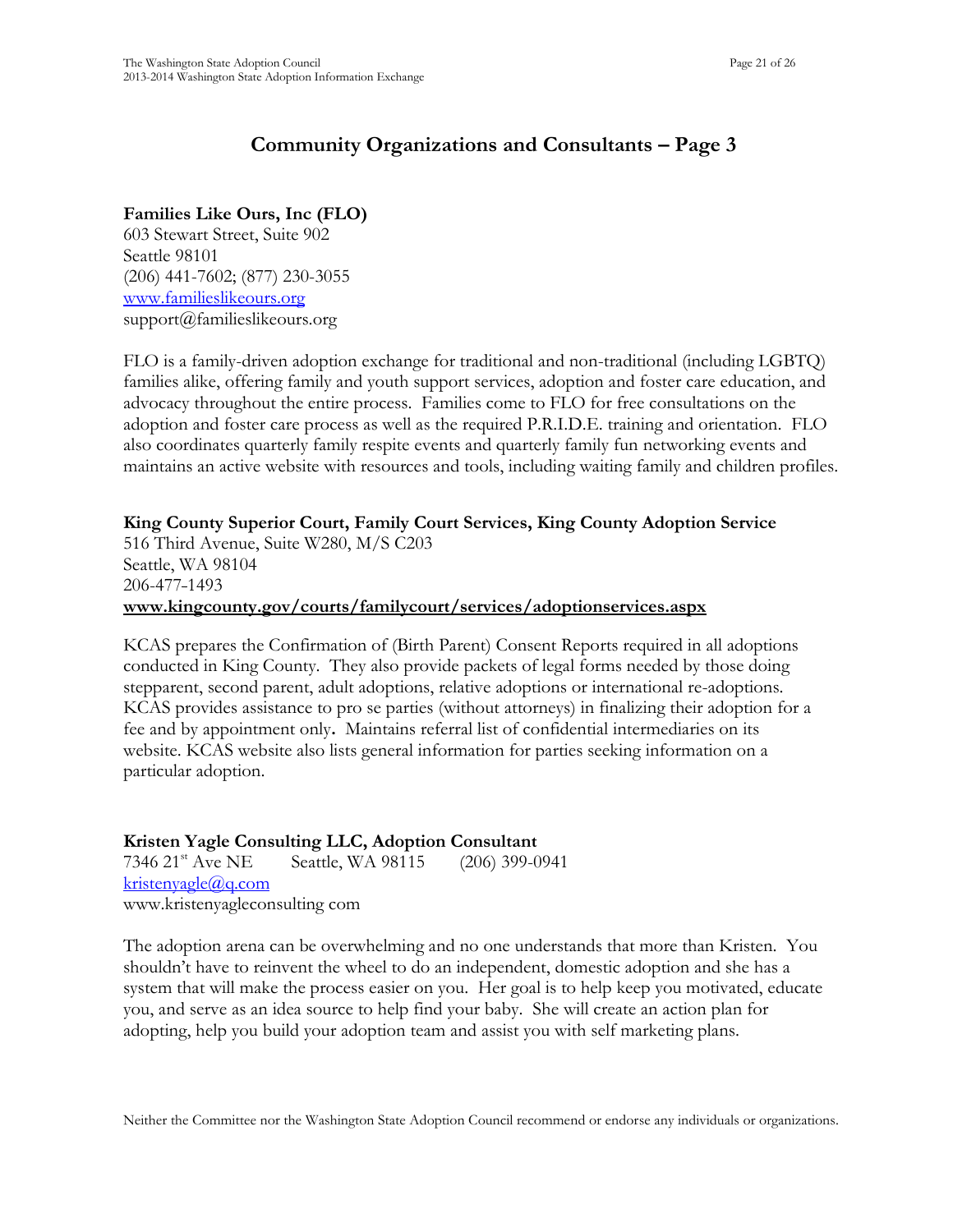# **General Support Groups for Adoptive Families in Puget Sound**

**Adoptive Friends and Families of Greater Seattle** P.O. Box 271 **Kirkland,** WA 98083 (206) 903-9664 [affgsmembership@hotmail.com.](mailto:affgsmembership@hotmail.com) [www.affgs.org](http://www.affgs.org/)

AFFGS sponsors guest local and national speakers, the AWAIT support group for waiting families, a newsletter, SNAP support group for new adoptive parents, picnics and potluck dinners, playgroups, an annual camping trip, adults only night outs and other support activities for all waiting parents and adoptive families.

**Families Like Ours** (206) 441-7602; (877) 230-3055 [support@familieslikeours.org](mailto:support@familieslikeours.org) [www.familieslikeours.org](http://www.familieslikeours.org/)

FLO coordinates quarterly family respite events, quarterly family fun networking events and maintains an active family driven website with resources and tools for GLBT and non GLBT families alike.

#### **Kitsap Adoption Group**

18455  $8^{\text{th}}$  Ave. NE **Poulsbo**, WA 98370 (360) 662-0630 (Gayle Kohler) [www.kitsadoptiongroup.org](http://www.kitsadoptiongroup.org/)

Sponsors First Friday dinner, Mom's Night Out, Thursday play date, annual camping trip, annual barbecue, and annual Asian New Year. Visit their Facebook page at [https://www.facebook.com/groups/92542839394/.](https://www.facebook.com/groups/92542839394/)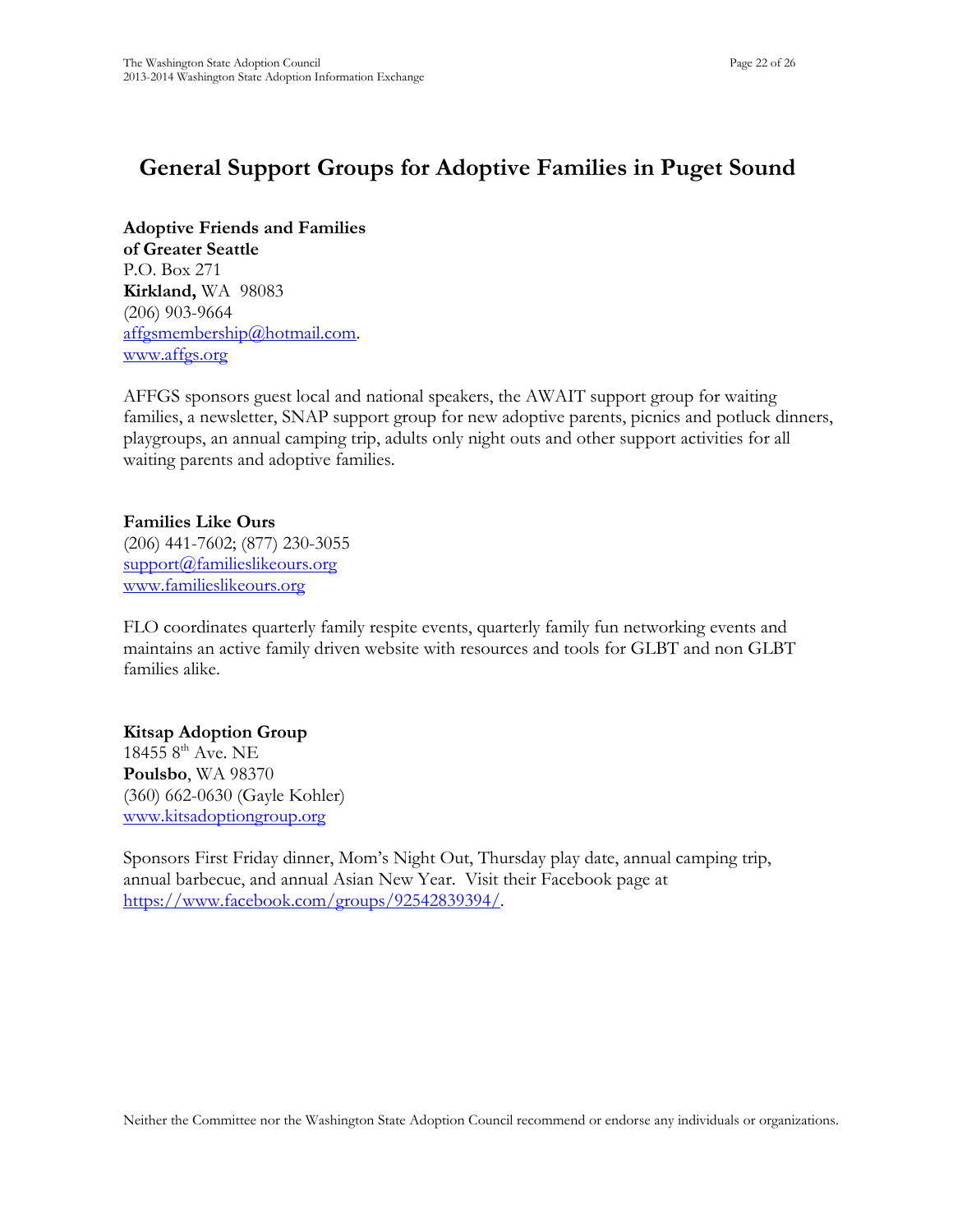# **Section 6: Counseling Services: Child, Teen & Adult Specialists**

In addition to working with adults, the following practitioners report experience and training in working with children with histories of abuse, neglect or institutionalization.

## **Central Puget Sound Providers**

## **Attachment and Trauma Specialists** 808 Sixth Street South **Kirkland**, WA 98033; (800) 550-2105 [www.attachmentandtraumaspecialists.com](http://www.attachmentandtraumaspecialists.com/) Rebecca Perbix Mallos, MSW, LICSW Mark Coen, LICSW, CAMHS Mia Sa, MSW

## **Bethany Christian Services ADOPTS Program**

12360 Lake City Way NE Suite 301 **Seattle,** WA 98125 (206) 367-4606 **Counseling services are available in many Bethany offices from South Sound to Bellingham.** Check local offices for current services.

## **Mary Carter Creech, LMHC**

1523 East Madison **Seattle**, WA 98122 (206) 409-9355 [mccreech@drizzle.com](mailto:mccreech@drizzle.com)

## **Jill Dziko, LICSW**

3400 Harbor Ave SW, #213 **Seattle,** WA 98126 (206) 408-7249 [youradoptivefamily@comcast.net](mailto:youradoptivefamily@comcast.net) [www.youradoptivefamily.com](http://www.youradoptivefamily.com/)

## **Diane Lostrangio, LICSW**

225 14th Ave. E. **Seattle**, WA 98112 (206) 799-4736 [dlostrangio@cooperhouse.org](mailto:dlostrangio@cooperhouse.org) [www.cooperhouse.org](http://www.cooperhouse.org/)

## **Gayle McDougall-Treacy, MA, LMHC**

 $2012$  NE  $65^{\text{th}}$  St. **Seattle**, WA 98115 (206) 276-8216;  $\text{gaylemt}(\textit{a})$ juno.com

## **Heidi Pacher Counseling Services**

10740 Meridian Ave North Suite 104 **Seattle**, WA 98133 206-681-6642 [www.heidipacher.com](http://www.heidipacher.com/)

## **Laura Stone, MA, LMHC**

174 Roy Street, Suite B **Seattle**, WA 98109 (206) 498-9895 [Info@laurastone.org](mailto:Info@laurastone.org)

## **Olympic Pennisula Providers**

## **Martina Abba-Richard, LICSW**

105 Hancock St. **Port Townsend**, WA 98368 (360)379-8779 lighthousecounseling@ cablespeed.com

## **Dott Kelly, LMHC**

Jumping Mouse Children's Center 1729 Spruce Street **Port Townsend**, WA 98368 (360) 385-6467

## **Central Washington Provider**

# **New Life Counseling of Wenatchee**

1127 Grant Rd. East Wenatchee WA 98802 509-888-2768, office & FAX 509-699-1866, cell [www.NewLifeCounseling.biz](http://www.newlifecounseling.biz/)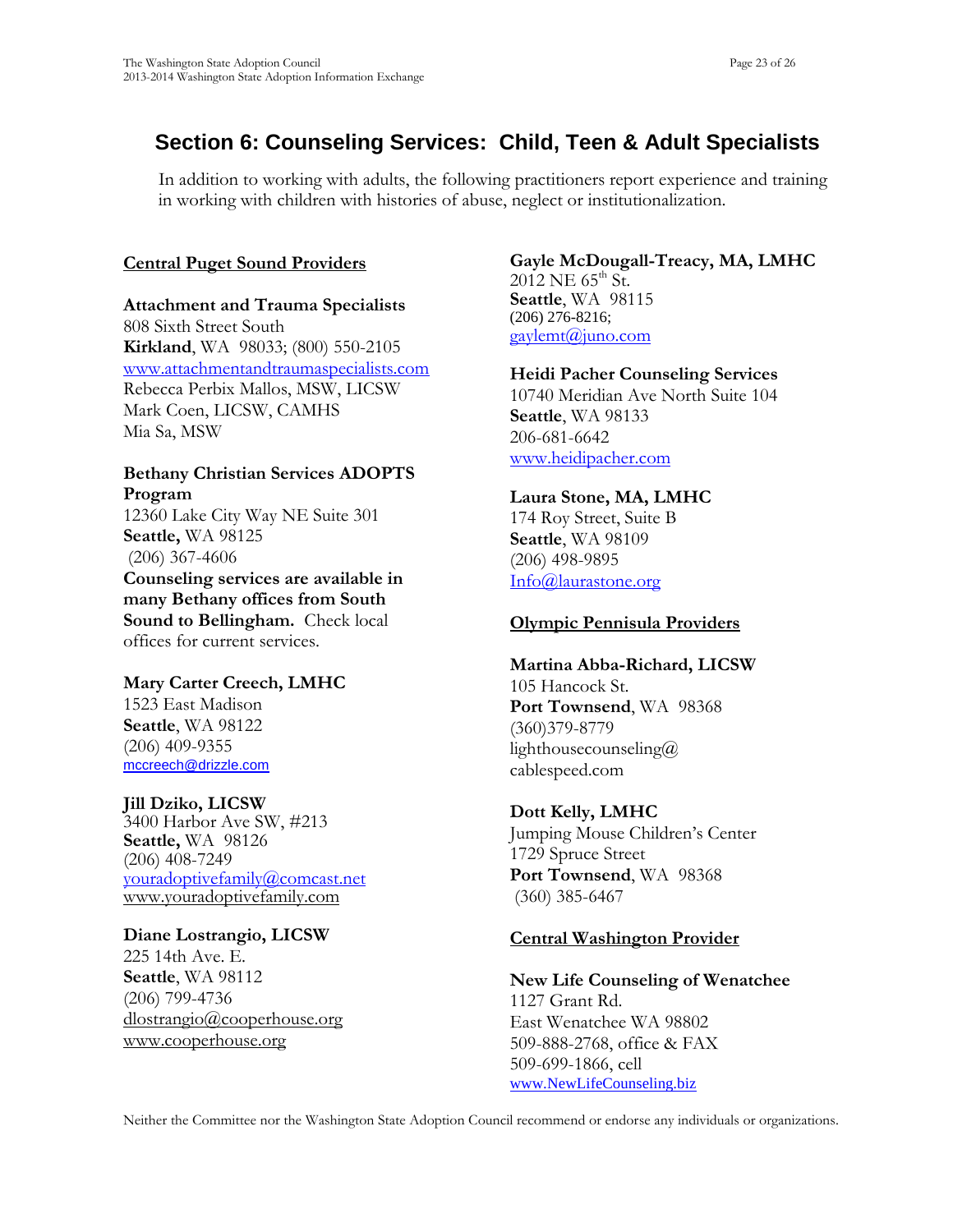# **Section 6: Counseling Services: Adult Specialists**

The practitioners on this list provide psychotherapy with emphasis on issues of pregnancy, infertility, and adoption. Issues may include pregnancy and options counseling, birthparent counseling pre- or post-placement, infertility resolution, preparing for adoptive parenting, partner disagreements, and parenting.

**Patricia Kalafus, LICSW** 6817 Greenwood Ave N **Seattle,** WA 98103-5227 (206) 783-0723

## **Carol Knoph, M.Ed., LMHC**

Peak Health 6869 Woodlawn Ave. NE, #206 **Seattle**, WA 98115 (206) 604-6107 carol@mindandbodyfertility.com **Gayle McDougall-Treacy, MA, LMHC** 4010 Stone Way N. Suite 200 **Seattle,** WA. 98013 206-276-8216 [gaylemt@juno.com](mailto:gaylemt@juno.com)

**Denise Sterchi, LICSW** 6869 Woodlawn Ave. NE, Sue 204. **Seattle**, WA 98115 (206) 276-6063 [denise@denisesterchi.com](mailto:denise@denisesterchi.com) [www.Denisesterchi.com](http://www.denisesterchi.com/)

# **Section 7: Birth Parent Resources**

## **Concerned United Birth Parents (CUB)**

PO Box 341442 Los Angeles, CA 90034-9442 Phone: (800) 822-2777 Fax: (858) 712-3317 <http://www.cubirthparents.org/index.php>

**Held: A Birth-Parent Support Page on Facebook** <https://www.facebook.com/groups/167987213312428/>

**Also see: Search and Reunion Services** (next page)

**Writings by and about birth mothers—and birth fathers—are proliferating!** Check on amazon.com for "Adoption Birth Mothers." Some books about parenting will appear, but most of the entries are about the birth parent experience or about searching for and reuniting with birth parents.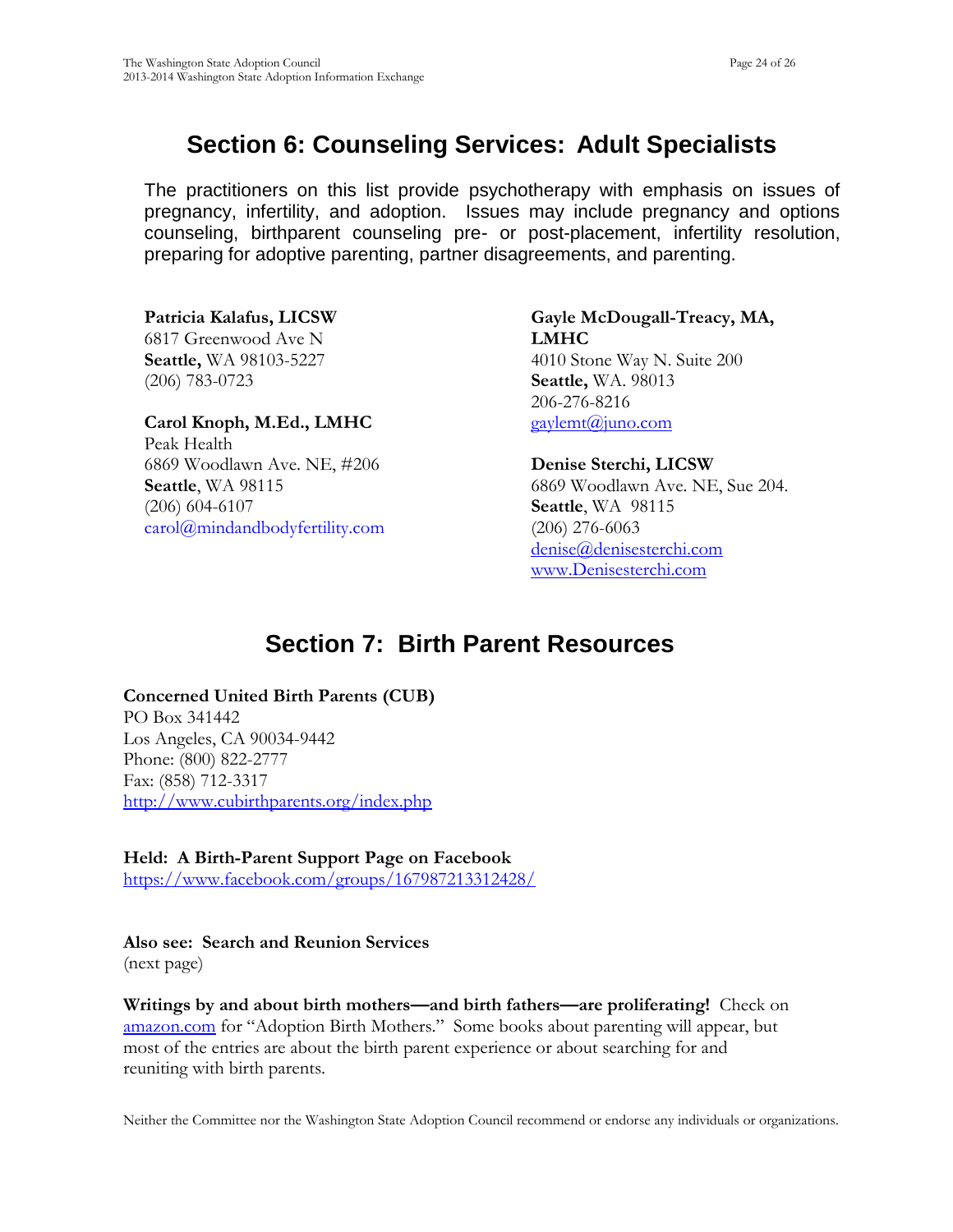# **Section 8: Search and Reunion Resources**

## **Non-Profit Search and Reunion Services**

#### **Adoptees Liberty Movement Association (ALMA)**

PO Box 85 Denville, New Jersey 07834 Washington Coordinator: (253) 927-1856 Ruth Keeler <http://www.almasociety.org/> <https://www.facebook.com/groups/> 109344539097611/

## **Catholic Adoption Service of WA A program of Catholic Community Services of Western Washington**

100 - 23rd Avenue South Seattle, WA 98144 (206) 328-5921 (877) 865-5944 Provides Non-Identifying Information, Search and Reunion service for adoptees and birth parents served by Catholic Children's Services or Catholic Community Services in Western Washington. Description of services and required forms on our web page at [www.ccsww.org/adoption](http://www.ccsww.org/adoption)

## **Children's Home Society of Washington**

 $3300 \text{ NE } 65^{\text{th}}$  St. Seattle, WA 98115 (206) 695-3200 Ask for Search and Reunion. Provides S & R services for those who used adoption services at any Children's Home office in Washington State.

**International Soundex Reunion Registry (ISRR)** P.O. Box 2312 **Carson City, NV** 89702-2312 (775) 882-7755 <http://www.isrr.org/index.htm>

The International Soundex Reunion Registry is a non-profit, tax exempt, charitable organization founded in 1975. This agency serves the needs of family members who have been separated from each other by adoption, divorce, foster care, institutional care, abandonment, or other crisiss

## **WA-CARE Washington Coalition for Adoptee Rights and Equality**

Provides links to online search and reunion services, including links for DNA searches. www.wa-care.com

#### **Washington Adoption Reunion Movement (WARM)**

5960 Sixth Ave. South, Suite 213 **Seattle**, WA 98108 (206) 767-9510; [warm@warmsearch.org](mailto:warm@warmsearch.org) [www.warmsearch.org](http://www.warmsearch.org/)

WARM also provides peer counseling contacts through their WARM Shoulders program and support groups. WARM's **Pierce county support group** meets monthly. Info on other support groups is on the website. WARM Shoulders contacts are coordinated through the office.